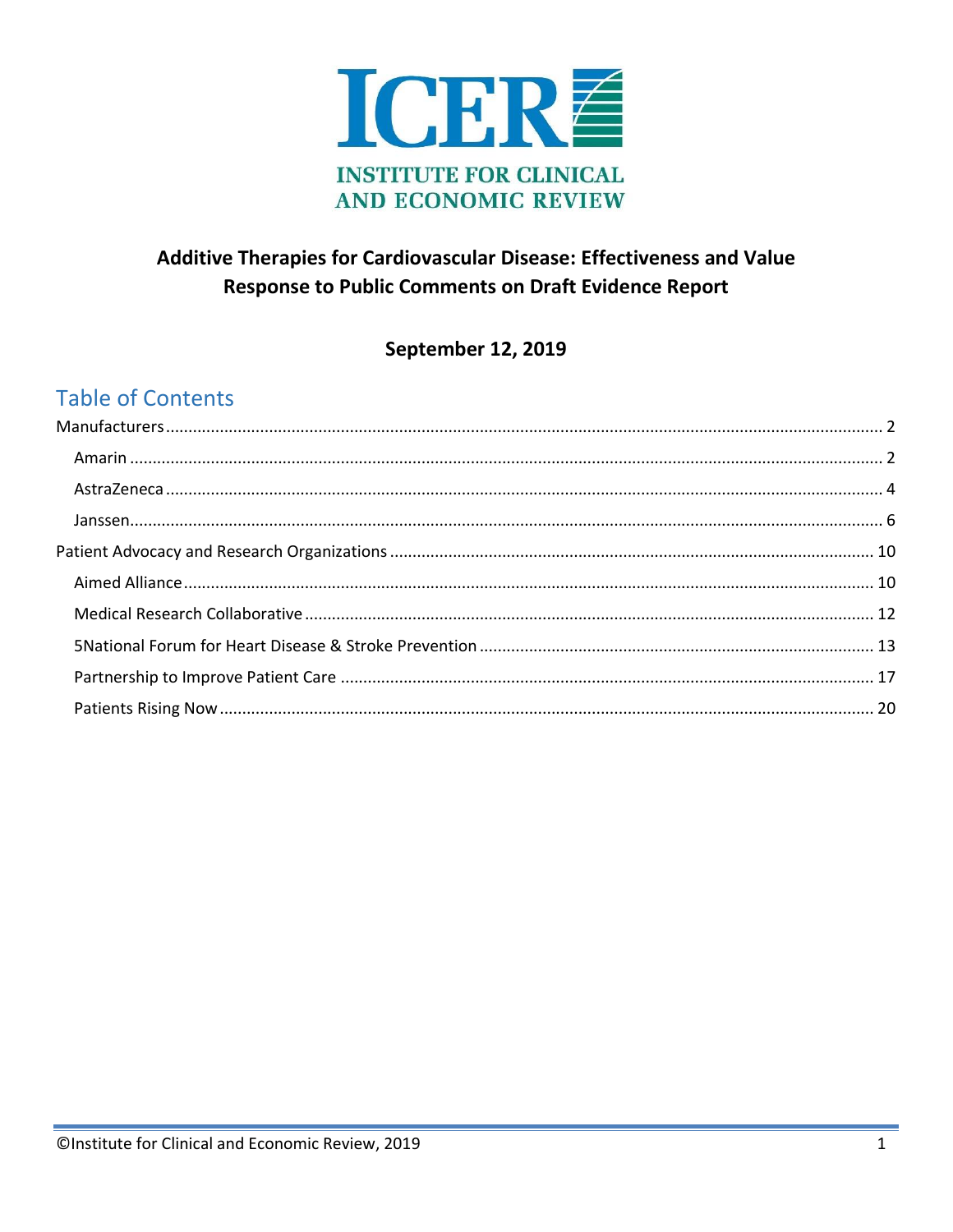<span id="page-1-1"></span><span id="page-1-0"></span>

| #      | <b>Comment</b>                                                                                                                                                                                                                                                                                                                                                                                                                                                                                                                                                                                                                                                                                                                                                                                                                                                                                                                                                                                                                                                                                                                                                                                                                                                                                                                                                                                                                                                                                                                                                                                                                                                                                                                                                                                                                                                                                                                                                                                                                                                                                               | <b>Response/Integration</b>                                                                                                                                                                                                                                                                                                                                                                                                                                                                                                                                                                                                                                                                                                                                                                                                                                                                                                                                                                                                                                                                                                                     |
|--------|--------------------------------------------------------------------------------------------------------------------------------------------------------------------------------------------------------------------------------------------------------------------------------------------------------------------------------------------------------------------------------------------------------------------------------------------------------------------------------------------------------------------------------------------------------------------------------------------------------------------------------------------------------------------------------------------------------------------------------------------------------------------------------------------------------------------------------------------------------------------------------------------------------------------------------------------------------------------------------------------------------------------------------------------------------------------------------------------------------------------------------------------------------------------------------------------------------------------------------------------------------------------------------------------------------------------------------------------------------------------------------------------------------------------------------------------------------------------------------------------------------------------------------------------------------------------------------------------------------------------------------------------------------------------------------------------------------------------------------------------------------------------------------------------------------------------------------------------------------------------------------------------------------------------------------------------------------------------------------------------------------------------------------------------------------------------------------------------------------------|-------------------------------------------------------------------------------------------------------------------------------------------------------------------------------------------------------------------------------------------------------------------------------------------------------------------------------------------------------------------------------------------------------------------------------------------------------------------------------------------------------------------------------------------------------------------------------------------------------------------------------------------------------------------------------------------------------------------------------------------------------------------------------------------------------------------------------------------------------------------------------------------------------------------------------------------------------------------------------------------------------------------------------------------------------------------------------------------------------------------------------------------------|
|        | <b>Manufacturers</b>                                                                                                                                                                                                                                                                                                                                                                                                                                                                                                                                                                                                                                                                                                                                                                                                                                                                                                                                                                                                                                                                                                                                                                                                                                                                                                                                                                                                                                                                                                                                                                                                                                                                                                                                                                                                                                                                                                                                                                                                                                                                                         |                                                                                                                                                                                                                                                                                                                                                                                                                                                                                                                                                                                                                                                                                                                                                                                                                                                                                                                                                                                                                                                                                                                                                 |
| Amarin |                                                                                                                                                                                                                                                                                                                                                                                                                                                                                                                                                                                                                                                                                                                                                                                                                                                                                                                                                                                                                                                                                                                                                                                                                                                                                                                                                                                                                                                                                                                                                                                                                                                                                                                                                                                                                                                                                                                                                                                                                                                                                                              |                                                                                                                                                                                                                                                                                                                                                                                                                                                                                                                                                                                                                                                                                                                                                                                                                                                                                                                                                                                                                                                                                                                                                 |
| 1.     | 1. Using all five components of the prespecified primary<br>endpoint in the Markov model base-case analysis. As a<br>result of the strong scientific evidence from REDUCE-IT, it is<br>critical and appropriate to incorporate all statistically<br>significant and clinically meaningful endpoint data for<br>icosapent ethyl into the base-case Markov model to<br>rigorously assess its economic value and budget impact.<br>While the base-case model contains treatment-specific<br>events for myocardial infarction (MI) and stroke (current<br>and post-event states) as well as all-cause and CV-specific<br>death, REDUCE-IT reported statistically significant findings<br>for coronary revascularization and for hospitalization (≥24<br>hours) for unstable angina; however, these were not<br>included as treatment-specific events in the base-case<br>model and were only incorporated in a scenario analysis.<br>For avoidance of doubt, these events were well defined<br>and agreed upon as being major adverse CV events, with<br>the US FDA prior to unblinding of the trial.<br>As we noted in our June 21, 2019 MAP comments, in<br>REDUCE-IT, 16 hospitalizations for unstable angina (rate<br>ratio [RR]: 0.69; 95% confidence interval [CI]: 0.54-0.89)<br>and 76 coronary revascularization procedures (RR: 0.64;<br>95% CI: 0.56-0.74) were prevented per 1000 patients<br>treated for 5 years (Bhatt et al. JACC. 2019; Bhatt et al.<br>NEJM. 2019). In terms of first event analyses,<br>hospitalizations for unstable angina achieved a hazard ratio<br>[HR] of 0.68 (95% CI: 0.53-0.87) and coronary<br>revascularization achieved a HR of 0.66 (95% CI: 0.58-0.76)<br>(Bhatt et al. NEJM. 2019). These are clinically meaningful<br>benefits for patients and cost offsets for payers resulting<br>from treatment with icosapent ethyl and, as a result of the<br>high-quality scientific evidence from REDUCE-IT, should be<br>included in the base-case cost-effectiveness and budget<br>impact analyses.<br>2. Using total event data. We still believe it is critical to | Given prior ICER reviews in a similar disease space<br>and given concerns with unmeasured correlation<br>between outcomes such as MI or stroke with<br>future coronary revascularization or<br>hospitalization for unstable angina, we chose to<br>include icosapent ethyl's lifetime impact on three-<br>point MACE in the base-case cost-effectiveness<br>findings. We note that this decision to include<br>three-point MACE was made prior to the model<br>analysis plan that was published in the public<br>domain. In many instances, the FDA's decision<br>around a trial's primary endpoint may not be well<br>aligned with the strongest evidence that informs<br>lifetime costs and QALYs. The base-case<br>incremental result was \$18,000/QALY, whereas<br>the scenario analysis that included the REDUCE-IT<br>primary endpoint and assumed no correlation<br>between endpoints was \$16,000/QALY. We report<br>both the base-case and scenario incremental<br>findings so that readers may better interpret an<br>understanding of the incremental value of<br>icosapent ethyl.<br>Please see the Controversies and Uncertainties |
| 2.     | utilize the totality of the evidence available on the effects<br>of icosapent ethyl from the REDUCE-IT trial to rigorously<br>assess its economic value and budget impact. Recurrent CV<br>events involve real costs to patients, payers, and society<br>which should not be understated in assessing economic<br>value and budget impact. REDUCE-IT provides robust and<br>complete evidence for the effects of icosapent ethyl not<br>only in preventing a first primary composite endpoint<br>event-CV death, nonfatal MI, nonfatal stroke, coronary<br>revascularization, or hospitalization for unstable angina<br>(Cox proportional hazards model HR: 0.75; 95% CI: 0.68-                                                                                                                                                                                                                                                                                                                                                                                                                                                                                                                                                                                                                                                                                                                                                                                                                                                                                                                                                                                                                                                                                                                                                                                                                                                                                                                                                                                                                              | section of the report for concerns related to<br>assigning a relative impact of icosapent ethyl from<br>a total events standpoint rather than a time-to-<br>first event. Within the model, we assumed that<br>the relative impact on time-to-first event would<br>also hold for all subsequent events tracked in the<br>model. Further, we calibrated the rates of events<br>to that observed in the REDUCE-IT trial for stroke,<br>MI, and CV death. Thus, the model tracks not only<br>first events, but subsequent CV events. Given the<br>controversies, we assigned the relative impact of                                                                                                                                                                                                                                                                                                                                                                                                                                                                                                                                                 |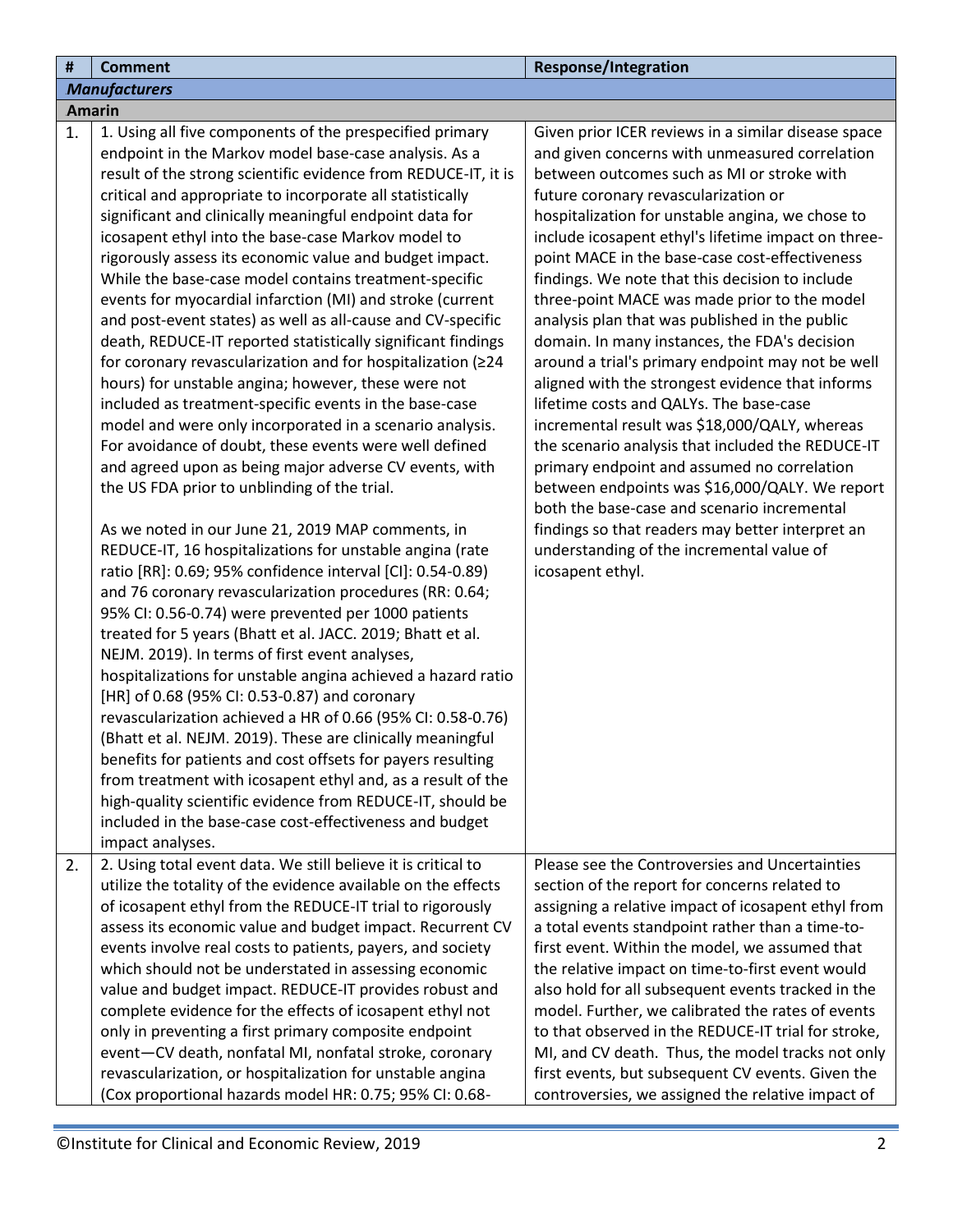| #  | <b>Comment</b>                                                                                                                                                                                                                                                                                                                                                                                                                                                                                                                                                                                                                                                                                                                                                                                                                                                                                                                                                                          | <b>Response/Integration</b>                                                                                                                                                                                                                                                                                                                                                                                                                                                                                                                                                                                       |
|----|-----------------------------------------------------------------------------------------------------------------------------------------------------------------------------------------------------------------------------------------------------------------------------------------------------------------------------------------------------------------------------------------------------------------------------------------------------------------------------------------------------------------------------------------------------------------------------------------------------------------------------------------------------------------------------------------------------------------------------------------------------------------------------------------------------------------------------------------------------------------------------------------------------------------------------------------------------------------------------------------|-------------------------------------------------------------------------------------------------------------------------------------------------------------------------------------------------------------------------------------------------------------------------------------------------------------------------------------------------------------------------------------------------------------------------------------------------------------------------------------------------------------------------------------------------------------------------------------------------------------------|
|    | 0.83) (Bhatt et al. NEJM 2019)-but also in reducing total<br>CV events (negative binomial model RR: 0.70; 95% CI: 0.62-<br>0.78) (Bhatt et al. JACC. 2019).<br>In our June 21, 2019 MAP comments we noted that we                                                                                                                                                                                                                                                                                                                                                                                                                                                                                                                                                                                                                                                                                                                                                                       | icosapent ethyl based on the time-to-first event<br>for first and all subsequent events within the<br>model. We received feedback from clinicians and<br>other CV modelers that assuming the same<br>relative impact to subsequent CV events was                                                                                                                                                                                                                                                                                                                                                                  |
|    | realized the modified WLW individual event occurrence<br>results may not be easily accommodated within the<br>structure of the Markov model and, therefore, we<br>proposed that applying the negative binomial model total<br>event RR of 0.70 to all events would be an appropriate<br>assumption in the base-case analyses-and as a result of<br>the high-quality scientific evidence from REDUCE-IT, we still<br>feel this to be the case.                                                                                                                                                                                                                                                                                                                                                                                                                                                                                                                                           | reasonable, given the available evidence.                                                                                                                                                                                                                                                                                                                                                                                                                                                                                                                                                                         |
| 3. | 3. Using patient-level data and a microsimulation approach.<br>While we understand that Markov models that simulate<br>the clinical, economic, and quality-adjusted survival<br>outcomes for cohorts of patients over time are a valid and<br>accepted method in economic analysis, and have been<br>used in the health economics field for many years, we<br>believe that patient-level data, if it were available, and a<br>microsimulation approach, would provide important<br>detailed information that would permit a more thorough<br>and nuanced assessment of the value and budget impact of<br>icosapent ethyl. CVD patients in real-world clinical practice<br>will have many different combinations of characteristics,<br>risk factors, comorbidities, and disease histories, and<br>cohort-based Markov models are often unable to handle<br>these complexities.                                                                                                          | We did not have access to patient-level data for<br>this review. Prior to publishing the model analysis<br>plan and given the available evidence, we decided<br>that a patient-level modeling approach would not<br>lead to anticipated differences in the average<br>incremental findings. There are a number of<br>published cases across different diseases that<br>suggest patient-level modeling leads to similar<br>average incremental findings compared to cohort-<br>level modeling. We invite Amarin to sponsor<br>patient-level incremental analyses in order to<br>compare and contrast the findings. |
| 4. | 4. Using more recent US national cost data. We observe in<br>several places within the draft report that older CVD event<br>costs (inflated to 2019 values using the health care<br>component of the personal consumption expenditure<br>index) are used for the economic analysis. For example, in<br>the study by Kazi et al. (2016), CVD event costs are derived<br>from 2008 California Office of Statewide Health Planning<br>and Development (OSHPD) data and in the study by<br>O'Sullivan et al. (2011), national cost data are from the<br>early to mid-2000s and adjusted to 2007 values. Although<br>inflation adjustment is a valid approach in health economic<br>analysis, it may not fully account for actual changes in costs<br>over time and we believe that more recent CVD event cost<br>data from a national integrated electronic medical record<br>(EMR)/claims database, such as Optum or IBM-Watson<br>MarketScan, could provide more accurate cost estimates. | We agree that there may be higher quality<br>evidence sources for certain model inputs or that<br>could be used to relax some of the model<br>assumptions. However, the scope of this model<br>exercise does not include detailed patient-level<br>evidence generation in the eight-month review<br>timeline. The exercise involves the team<br>identifying best-available evidence sources.<br>Therefore, to provide actionable critiques of the<br>review process would involve suggesting<br>alternative available evidence sources that are<br>considered to be of the same or higher level of<br>quality.    |
| 5. | For the Draft Voting Questions, we propose adding the<br>underlined text to Questions 3, 5, 7, and 10 to be<br>consistent with wording on page 10 of the Draft Evidence<br>Report (i.e., "Patients are assumed to also be receiving                                                                                                                                                                                                                                                                                                                                                                                                                                                                                                                                                                                                                                                                                                                                                     | Thank you for these suggestions. We have edited<br>the wording of voting questions for clarity.                                                                                                                                                                                                                                                                                                                                                                                                                                                                                                                   |
|    | optimal medical management including statins."):                                                                                                                                                                                                                                                                                                                                                                                                                                                                                                                                                                                                                                                                                                                                                                                                                                                                                                                                        |                                                                                                                                                                                                                                                                                                                                                                                                                                                                                                                                                                                                                   |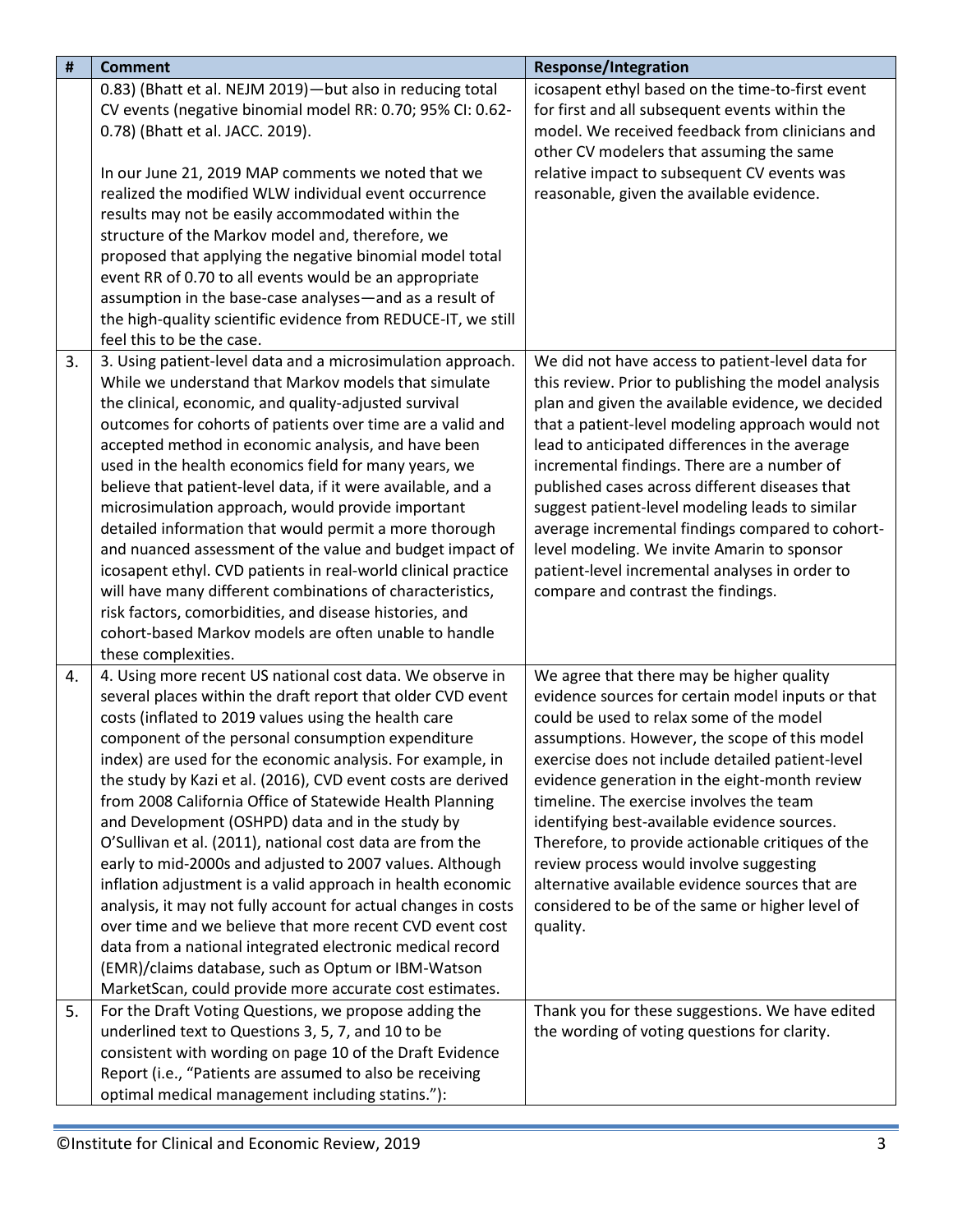<span id="page-3-0"></span>

| #  | <b>Comment</b>                                                | <b>Response/Integration</b>                         |
|----|---------------------------------------------------------------|-----------------------------------------------------|
|    | (3) For patients currently receiving optimal medical          |                                                     |
|    | management including statin therapy, is the evidence          |                                                     |
|    | adequate to demonstrate that the net health benefit of        |                                                     |
|    | adding icosapent ethyl is superior to that provided by        |                                                     |
|    | optimal medical management including statin therapy           |                                                     |
|    | alone?                                                        |                                                     |
|    | (5) For patients currently receiving optimal medical          |                                                     |
|    | management including statins, does treating patients with     |                                                     |
|    | icosapent ethyl offer one or more of the following potential  |                                                     |
|    | "other benefits or disadvantages" compared to optimal         |                                                     |
|    | medical management including statin therapy alone?            |                                                     |
|    | (7) For patients currently receiving optimal medical          |                                                     |
|    | management including statins, are any of the following        |                                                     |
|    | contextual considerations important in assessing the long-    |                                                     |
|    | term value for money for icosapent ethyl compared to          |                                                     |
|    | optimal medical management including statin therapy           |                                                     |
|    | alone?                                                        |                                                     |
|    | (10) Given the available evidence on comparative              |                                                     |
|    | effectiveness and incremental cost-effectiveness, and         |                                                     |
|    | considering other benefits, disadvantages, and contextual     |                                                     |
|    | considerations, what is the long-term value for money of      |                                                     |
|    | treatment with icosapent ethyl in addition to optimal         |                                                     |
|    | medical management (including statins) versus optimal         |                                                     |
|    | medical management including statin therapy alone?            |                                                     |
|    | AstraZeneca                                                   |                                                     |
| 1. | 2. The report fails to include important characteristics that | We appreciate that there are guidelines specific to |
|    | speak to the uniqueness of ticagrelor, from both the label    | ticagrelor for certain patients under specific      |
|    | and guidelines perspective.                                   | circumstances. We have added mention of those       |
|    | a. The draft evidence report cites the 2016                   | specific cases to our Clinical Guidelines section   |
|    | ACC/AHA guideline on page 15 but omits that                   | when it is relevant to the general primary and      |
|    | ticagrelor is preferred over clopidogrel in both ST-          | secondary prevention population under review in     |
|    | elevation myocardial infarction (STEMI) and non-              | this report.                                        |
|    | ST-segment elevation ACS (NSTE-ACS).                          |                                                     |
|    | i. The guideline includes a Class IIa level of                |                                                     |
|    | evidence B-R recommendation that in                           |                                                     |
|    | patients with acute coronary syndrome                         |                                                     |
|    | (ACS [NSTE-ACS or STEMI]) treated with                        |                                                     |
|    | DAPT after coronary stent implantation                        |                                                     |
|    | and in patients with NSTE-ACS treated with                    |                                                     |
|    | medical therapy alone (without                                |                                                     |
|    | revascularization), it is reasonable to use                   |                                                     |
|    | ticagrelor in preference to clopidogrel for                   |                                                     |
|    | maintenance P2Y12 inhibitor therapy.                          |                                                     |
|    | b. The superiority of ticagrelor over clopidogrel has         |                                                     |
|    | also been clearly stated in its indication for ACS.           |                                                     |
|    | i. BRILINTA is indicated to reduce the rate                   |                                                     |
|    | of cardiovascular death, myocardial                           |                                                     |
|    | infarction (MI), and stroke in patients with                  |                                                     |
|    | ACS or a history of MI. For at least the first                |                                                     |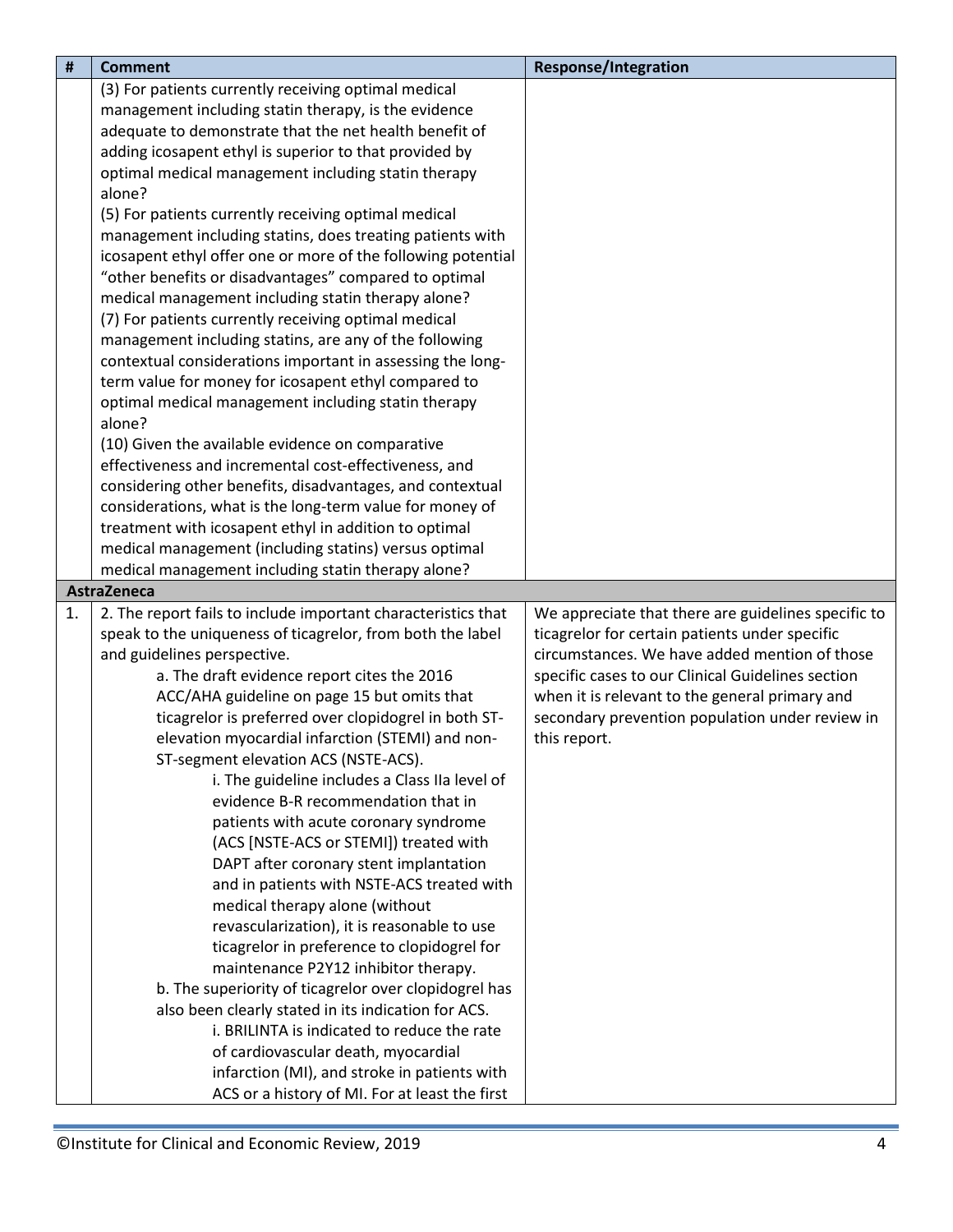| $\#$ | <b>Comment</b>                                                | <b>Response/Integration</b>                        |
|------|---------------------------------------------------------------|----------------------------------------------------|
|      | 12 months following ACS, it is superior to                    |                                                    |
|      | clopidogrel.                                                  |                                                    |
|      | c. Clopidogrel is no longer indicated for patients            |                                                    |
|      | who are treated with PCI during a STEMI, while                |                                                    |
|      | ticagrelor is indicated in patients with ACS                  |                                                    |
|      | regardless of treatment strategy.                             |                                                    |
| 2.   | 3. Albeit ICER acknowledged the insufficient evidence and     | We respectfully disagree with the assertion        |
|      | lack of head to head trials comparing rivaroxaban + ASA,      | regarding whether an NMA that compares trial-      |
|      | ticagrelor + ASA, and clopidogrel + ASA, a Network Meta-      | defined subgroups is appropriate. As Dias et al.   |
|      | analysis (NMA) was performed. Though we respect the           | describe in their seminal work "Network Meta-      |
|      | rationale for doing such an analysis, we do have concerns     | Analysis for Decision-Making," the key concern is  |
|      | with the results stated in Table 3.8 on page 29 of the draft  | the comparability of the data selected, and their  |
|      | evidence report. The CHARISMA study is used as a              | relevance to the "decision space" (rather than the |
|      | comparator for this analysis. Please note that the            | full "evidence space"). Concerns regarding the     |
|      | population in CHARISMA is more similar to the population      | subgroup size and failure to meet primary          |
|      | in COMPASS than PEGASUS, and the patients with a prior        | endpoints are unfounded; indeed, if such           |
|      | MI in CHARISMA were a subset of the overall CHARISMA          | concerns were paramount no meta-analysis of any    |
|      | population. Furthermore, CHARISMA failed to meet its          | data would ever be undertaken.                     |
|      | primary endpoint; as such any subgroup analysis from this     |                                                    |
|      | study should be considered hypothesis generating at best.     | Regarding the request to remove the point          |
|      | The numbers contributed by CHARISMA and COMPASS in            | estimate and credible interval around ticagrelor + |
|      | the NMA are quite small, relative to the numbers              | ASA in our NMA results, we do not understand       |
|      | contributed from PEGASUS. It is unclear whether such trial    | why ticagrelor's superiority over clopidogrel in a |
|      | characteristics were considered in the NMA.                   | completely separate population and set of trials   |
|      |                                                               | should require us to remove a result obtained in   |
|      | There are no randomized, head to head, large scale            | this population and set of trials.                 |
|      | outcomes trials comparing clopidogrel + ASA to ticagrelor +   |                                                    |
|      | ASA in prior MI. The only data that does exist comparing      |                                                    |
|      | the agents is in ACS and showed superiority of ticagrelor +   |                                                    |
|      | ASA over clopidogrel + ASA. Hence, we request that ICER       |                                                    |
|      | remove the 1.00 (0.75 to 1.32) in Table 3.8.                  |                                                    |
| 3.   | 4. The draft evidence report QALY analysis focuses on         | Thank you for these comments. We have updated      |
|      | rivaroxaban + ASA compared to clopidogrel + ASA. The          | the report.                                        |
|      | terminology used through most of the document simply          |                                                    |
|      | states "DAPT." We request that ICER use more specific         |                                                    |
|      | terminology and mention the actual analysis conducted         |                                                    |
|      | which is rivaroxaban + ASA compared to "DAPT with             |                                                    |
|      | clopidogrel."                                                 |                                                    |
| 4.   | 5. A major concern we have is the interpretation of such a    | We are comfortable with the method with which      |
|      | document and the comparative analysis performed when          | the data are presented. While the most robust      |
|      | viewed by clinicians treating patients. Currently DAPT is     | comparison would involve a randomized, head-to-    |
|      | recommended for at least 12 months (with an assessment        | head comparison, in the absence of such evidence   |
|      | at six months for residual bleeding and ischemic risk) in all | clinicians must make the best use of the data that |
|      | patients with an ACS. Hence, patients with a prior MI will    | are available. As noted in our report, clinicians  |
|      | have been on DAPT. This analysis could be interpreted as a    | have called for research comparing DAPT to         |
|      | tacit approval to switch between treatment regimens           | combination therapy with ASA and a factor Xa       |
|      | involving either another P2Y12 inhibitor or an anti-          | inhibitor (e.g., rivaroxaban) (Braunwald 2017 and  |
|      | thrombin. It is important to note that such switching         | Cho 2019). Furthermore, the ongoing SWAP-AC        |
|      | between agents has never been formally studied from an        | trial (NCT04006288) is currently assessing the     |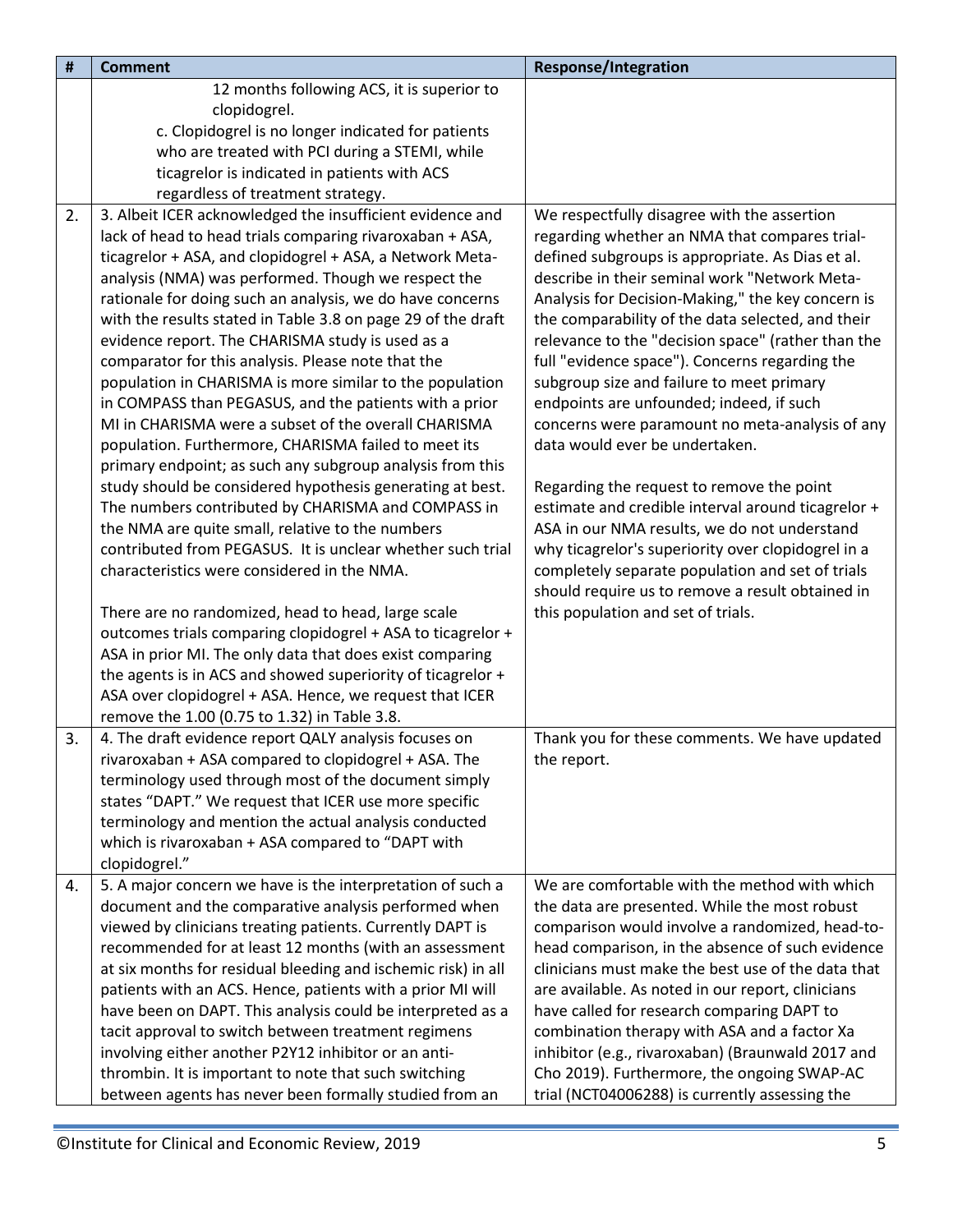<span id="page-5-0"></span>

| $\sharp$ | <b>Comment</b>                                                   | <b>Response/Integration</b>                          |
|----------|------------------------------------------------------------------|------------------------------------------------------|
|          | "outcomes" perspective and CHARISMA and COMPASS                  | feasibility of switching from DAPT to rivaroxaban +  |
|          | analyzed initiation of therapy and not switching. If             | ASA.                                                 |
|          | anything, such switching should be discouraged as it can         |                                                      |
|          | expose patients to undue ischemic and bleeding risks.            |                                                      |
|          | Hence, we recommend that a clear statement be made in            |                                                      |
|          | the document that any analyses contained in the report           |                                                      |
|          | regarding patients with a prior MI should not be used to         |                                                      |
|          | guide clinical management of such patients.                      |                                                      |
|          | Janssen                                                          |                                                      |
| 1.       | JANSSEN does not agree with presentation of XARELTO®             | Throughout the report we have meticulously           |
|          | and icosapent ethyl results side by side throughout the text     | emphasized that we are not directly comparing        |
|          | and outcomes tables within the draft evidence report as          | rivaroxaban and icosapent ethyl. Evidence            |
|          | this is misleading and may lead to incorrect clinical and        | summaries and results are separated by               |
|          | economic comparison of XARELTO® to icosapent ethyl as it         | intervention throughout the majority of the          |
|          | suggests they have interchangeable benefits.                     | report. While there are places throughout the        |
|          |                                                                  | report (primarily in Section 4) where it makes       |
|          |                                                                  | sense to present results for the two interventions   |
|          |                                                                  | in parallel to avoid cumbersome repetition for the   |
|          |                                                                  | reader, in these instances we have explicitly        |
|          |                                                                  | stated that the results are not to be directly       |
|          |                                                                  | compared, either in text or with a table footnote    |
|          |                                                                  | stating, "Modeled populations differed across        |
|          |                                                                  | interventions; results for the interventions are not |
|          |                                                                  | directly comparable."                                |
| 2.       | Page #9: Section # 1.1: Please note XARELTO® is indicated        | Thank you for this clarification. We have modified   |
|          | for use in patients with "chronic" CAD or PAD. As such,          | the text in Section 1 where we refer to the          |
|          | please revise intervention and other subsections to include      | indication for rivaroxaban.                          |
|          | "chronic" when referring to XARELTO® in patients with CAD        |                                                      |
|          | or PAD.                                                          |                                                      |
|          | • XARELTO <sup>®</sup> (rivaroxaban) a selective factor Xa       |                                                      |
|          | inhibitor anticoagulant, in combination with                     |                                                      |
|          | aspirin, is indicated to reduce the risk of major                |                                                      |
|          | cardiovascular (CV) events [CV death, myocardial                 |                                                      |
|          | infarction (MI), and stroke] in patients with chronic            |                                                      |
|          | coronary artery disease (CAD) or peripheral artery               |                                                      |
|          | disease (PAD) (XARELTO PI).                                      |                                                      |
| 3.       | Page #68, Section #7.2:                                          | We are estimating patients under the approved        |
|          | . The prevalence estimates used by ICER in the                   | label, not based on the eligibility criteria of      |
|          | budget impact analysis are grossly overestimated.                | COMPASS. Additionally, we do not see how the         |
|          | ICER's draft evidence report states: "We assumed                 | labeled indication of "chronic CAD or PAD" affects   |
|          | that patients matching those in the respective trials            | the size of the population, since everyone with      |
|          | would be eligible for rivaroxaban." However, the                 | acute CAD or PAD also has chronic CAD and/or         |
|          | eligible prevalent patient population for XARELTO <sup>®</sup> , | PAD.                                                 |
|          | 6.7% of the United States (US) population (age ≥20)              |                                                      |
|          | considered by ICER is not representative of the                  |                                                      |
|          | patients included in the COMPASS trial and is not                |                                                      |
|          | indicative of the patients that would be eligible to             |                                                      |
|          | be treated as per the FDA-approved XARELTO®                      |                                                      |
|          | indication.                                                      |                                                      |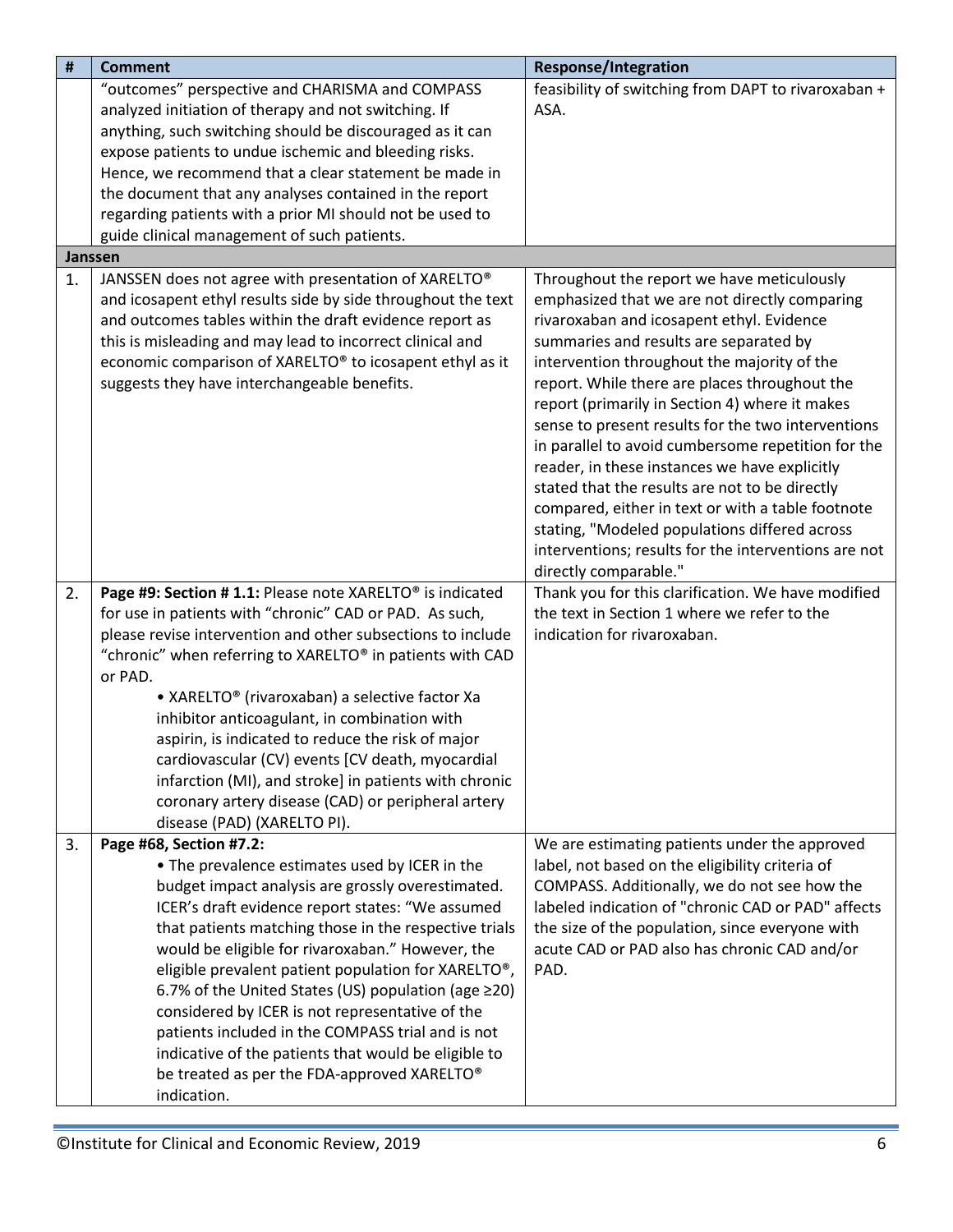| #  | <b>Comment</b>                                                | <b>Response/Integration</b>                       |
|----|---------------------------------------------------------------|---------------------------------------------------|
|    | o ICER should follow ISPOR's principles of                    |                                                   |
|    | good practice for budget impact analysis by                   |                                                   |
|    | estimating eligible population of approved                    |                                                   |
|    | indications for the new technology                            |                                                   |
|    | (Sullivan 2014). The exclusion criteria used                  |                                                   |
|    | in the COMPASS trial was not considered.                      |                                                   |
|    | • The FDA approved indication for XARELTO®                    |                                                   |
|    | includes only patients with 'chronic' CAD or PAD.             |                                                   |
|    | ICER's Potential Budget Impact Analysis includes              |                                                   |
|    | both acute and chronic CAD patients in the US.                |                                                   |
|    | JANSSEN recommends use of appropriate eligible                |                                                   |
|    | patient population based on the FDA approved                  |                                                   |
|    | indication for XARELTO®.                                      |                                                   |
|    | • Additionally, using same baseline estimates of              |                                                   |
|    | CAD patient population for both XARELTO <sup>®</sup> and      |                                                   |
|    | icosapent ethyl gives the false impression that they          |                                                   |
|    | are indicated in the same patient population.                 |                                                   |
| 4. | Page #11: Section #1.2: Janssen does not support dual         | Please see our response to AstraZeneca's second   |
|    | antiplatelet therapy (DAPT) as an appropriate comparator      | comment. In addition, we are surprised at the     |
|    | given the differences in study designs, study populations,    | source of this comment, given that Janssen's      |
|    | indications, efficacy and safety endpoints. These             | marketing partner for rivaroxaban outside the US  |
|    | differences are further described in greater detail in prior  | submitted NMAs featuring this treatment contrast  |
|    | submissions to ICER.                                          | to both the Canadian Agency for Drugs and         |
|    | • DAPT is not an appropriate comparator to                    | Technologies in Health (CADTH) and England's      |
|    | XARELTO <sup>®</sup> , as it is not a recommended standard of | National Institute for Health and Care Excellence |
|    | care for chronic CV disease, and furthermore, it is           | (NICE).                                           |
|    | not appropriate to compare results from a post hoc            |                                                   |
|    | subgroup analyses of a clinical trial (e.g.,                  |                                                   |
|    | CHARISMA) that did not meet its' primary                      |                                                   |
|    | endpoint, when there is a proven clinical benefit             |                                                   |
|    | with a highly powered contemporary clinical study             |                                                   |
|    | that met its' primary endpoint (e.g., COMPASS).               |                                                   |
| 5. | Page #29: Section #3.3                                        | Please see our response to AstraZeneca's second   |
|    | • In the network meta-analysis (NMA), ICER                    | comment.                                          |
|    | evaluated the impact of XARELTO <sup>®</sup> plus aspirin     |                                                   |
|    | (ASA) vs. DAPT in the subgroup of patients with a             |                                                   |
|    | recent myocardial infarction [MI (i.e., MI within 2           |                                                   |
|    | years prior to randomization]. It is important to             |                                                   |
|    | note however, that patients with <2 years of                  |                                                   |
|    | history of MI represent only 13% of the COMPASS               |                                                   |
|    | trial population (Connolly 2018).                             |                                                   |
|    | • The COMPASS trial was not powered to detect a               |                                                   |
|    | difference among patients with <2 years of history            |                                                   |
|    | of MI. Using hazard ratio estimates derived from              |                                                   |
|    | sub-populations not powered to detect such                    |                                                   |
|    | differences and then utilizing these underpowered             |                                                   |
|    | estimates to make indirect comparison with DAPT               |                                                   |
|    | therapies is inaccurate and may lead to misleading            |                                                   |
|    | clinical conclusions.                                         |                                                   |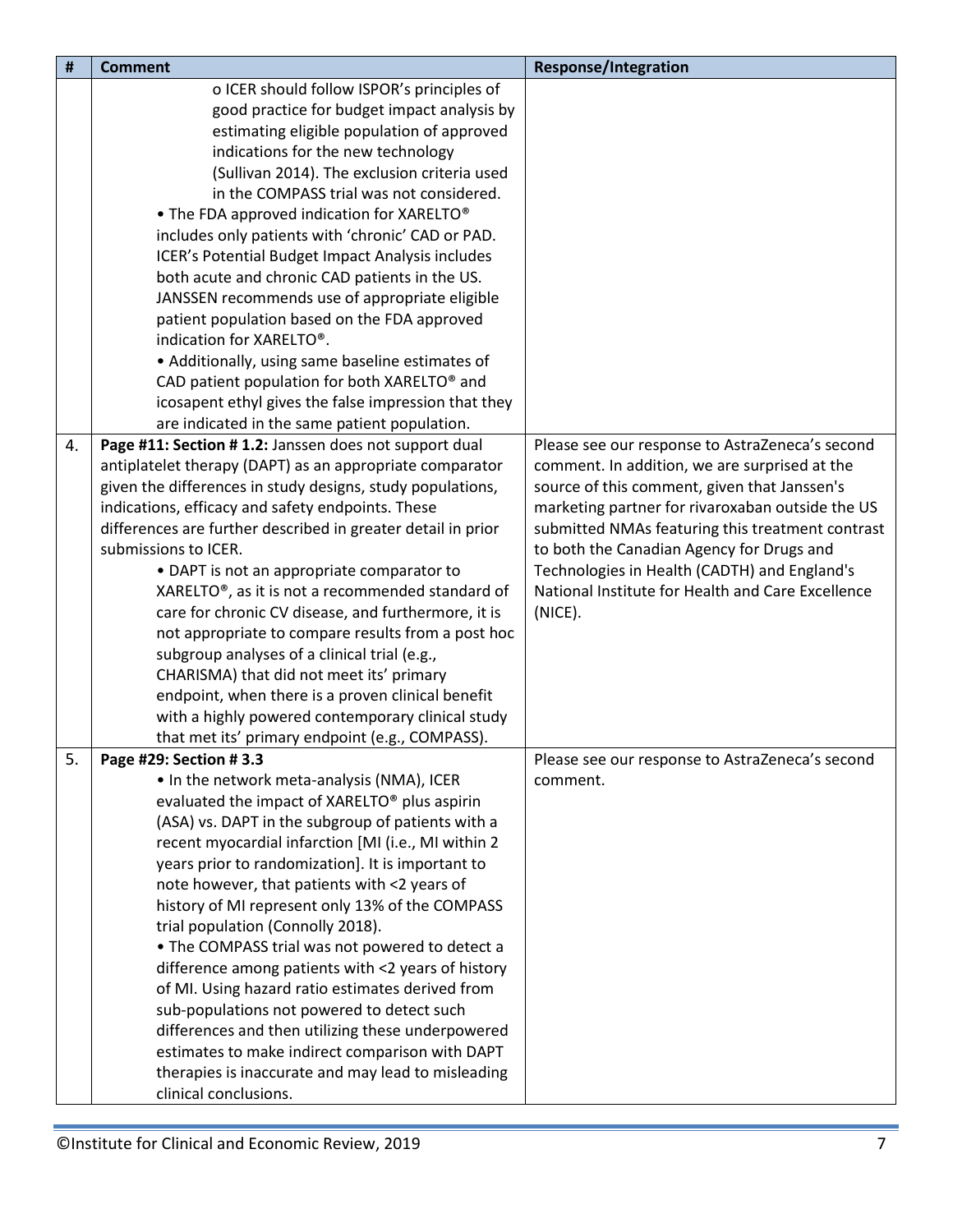| #  | <b>Comment</b>                                                                                     | <b>Response/Integration</b>                                                                       |
|----|----------------------------------------------------------------------------------------------------|---------------------------------------------------------------------------------------------------|
| 6. | Page #53, #60: Section #4.3                                                                        | As clearly stated in the economic section of the                                                  |
|    | • Using these inaccurate estimates generated from                                                  | report, the comparison of rivaroxaban + ASA to                                                    |
|    | the NMA in cost-effectiveness analysis further                                                     | DAPT with clopidogrel was an exploratory scenario                                                 |
|    | leads to inaccurate economic results.                                                              | analysis. We ran a few scenario analyses, including                                               |
|    | • In addition, the approach of equating the                                                        | assuming the same bleeding rates and we further                                                   |
|    | annualized major bleeding rates in this analysis can                                               | explored the impact of differences in relative                                                    |
|    | lead to inaccurate conclusions of cost effectiveness                                               | bleeding rates on cost-effectiveness estimates.                                                   |
|    | between XARELTO <sup>®</sup> and DAPT.                                                             | Given that these analyses are scenarios and not                                                   |
|    | . Due to considerable limitations of the NMA of                                                    | part of the base case, their emphasis within the                                                  |
|    | XARELTO <sup>®</sup> + ASA vs. DAPT analysis we encourage                                          | discussion section is minimized.                                                                  |
|    | ICER to exclude these results from the report.                                                     |                                                                                                   |
| 7. | Page #49: Section #4.2: The draft evidence report does not                                         | We recognize the heterogeneity across stroke and                                                  |
|    | capture the indirect societal costs and factors important to                                       | other CV events. The utility or cost of a mild stroke                                             |
|    | patients associated with debilitating outcomes including                                           | is very different from that of a severe stroke.                                                   |
|    | strokes, amputations, and heart attacks.                                                           | Interesting questions include whether the average                                                 |
|    | • Strokes for example, are very diverse in nature                                                  | estimates for the cost of a stroke or utility for a                                               |
|    | specifically in degree of irreversible disability. The                                             | stroke are representative of this study population                                                |
|    | post-hoc analysis of the COMPASS trial showed                                                      | and whether the intervention may                                                                  |
|    | that XARELTO <sup>®</sup> plus aspirin not only reduced the                                        | disproportionately avoid milder or more severe                                                    |
|    | number of strokes but also the occurrence of fatal                                                 | strokes. We conducted a weighted average                                                          |
|    | and disabling strokes (modified Rankin Scale, 3-6)                                                 | approach for the utility of stroke based on the                                                   |
|    | (Sharma 2019). Health utilities vary significantly for                                             | COMPASS trial proportions of stroke severity and                                                  |
|    | different stroke severities (Ali 2017) and should be                                               | found this weighted average estimate for utility to                                               |
|    | captured accordingly. Similarly, the healthcare                                                    | be higher than the average utility for stroke that                                                |
|    | costs for managing strokes are different based on                                                  | we used in the base-case model. Further, within                                                   |
|    | the debilitating nature of the stroke. Costs for                                                   | COMPASS, there was no evidence to suggest                                                         |
|    | managing highly debilitating strokes are not similar                                               | higher relative reductions in severe strokes                                                      |
|    | to managing strokes which result in mild disability.                                               | compared to more mild strokes. Thus, the base-                                                    |
|    |                                                                                                    | case findings will result in lower incremental cost-                                              |
|    |                                                                                                    | effectiveness findings compared to if we had used                                                 |
|    |                                                                                                    | the weighted average estimate for stroke utility.                                                 |
|    |                                                                                                    |                                                                                                   |
|    |                                                                                                    | Additionally, we have concerns about a drug                                                       |
|    |                                                                                                    | reducing "fatal and disabling strokes," since cause                                               |
|    |                                                                                                    | of death from an acute intracerebral hemorrhage                                                   |
|    |                                                                                                    | may be difficult to ascertain and can be ascribed                                                 |
|    |                                                                                                    | to sudden cardiac death. As such, a drug that                                                     |
|    |                                                                                                    | causes strokes that would have been disabling (or                                                 |
|    |                                                                                                    | fatal over days) to result in rapid death from                                                    |
|    |                                                                                                    | severe hemorrhage could appear to reduce "fatal                                                   |
|    |                                                                                                    | and disabling strokes." If there are data showing                                                 |
|    |                                                                                                    | that all patients in COMPASS who had rapid death                                                  |
|    |                                                                                                    | underwent autopsy to establish the cause of                                                       |
|    |                                                                                                    | death, we would reassess this concern.                                                            |
| 8. | Page #53: Section #4.2:                                                                            | Thank you for this comment. There are                                                             |
|    | • Furthermore, indirect costs assumptions for<br>absenteeism of 13.6 hr/month is far from adequate | controversies related to how to monetize patient<br>time from a modified societal perspective. We |
|    | assumption of indirect costs caused by stroke.                                                     | made the conservative assumption that all people                                                  |
|    | Stroke patients with severity of Modified Rankin                                                   | within the model, no matter their age or ability to                                               |
|    |                                                                                                    |                                                                                                   |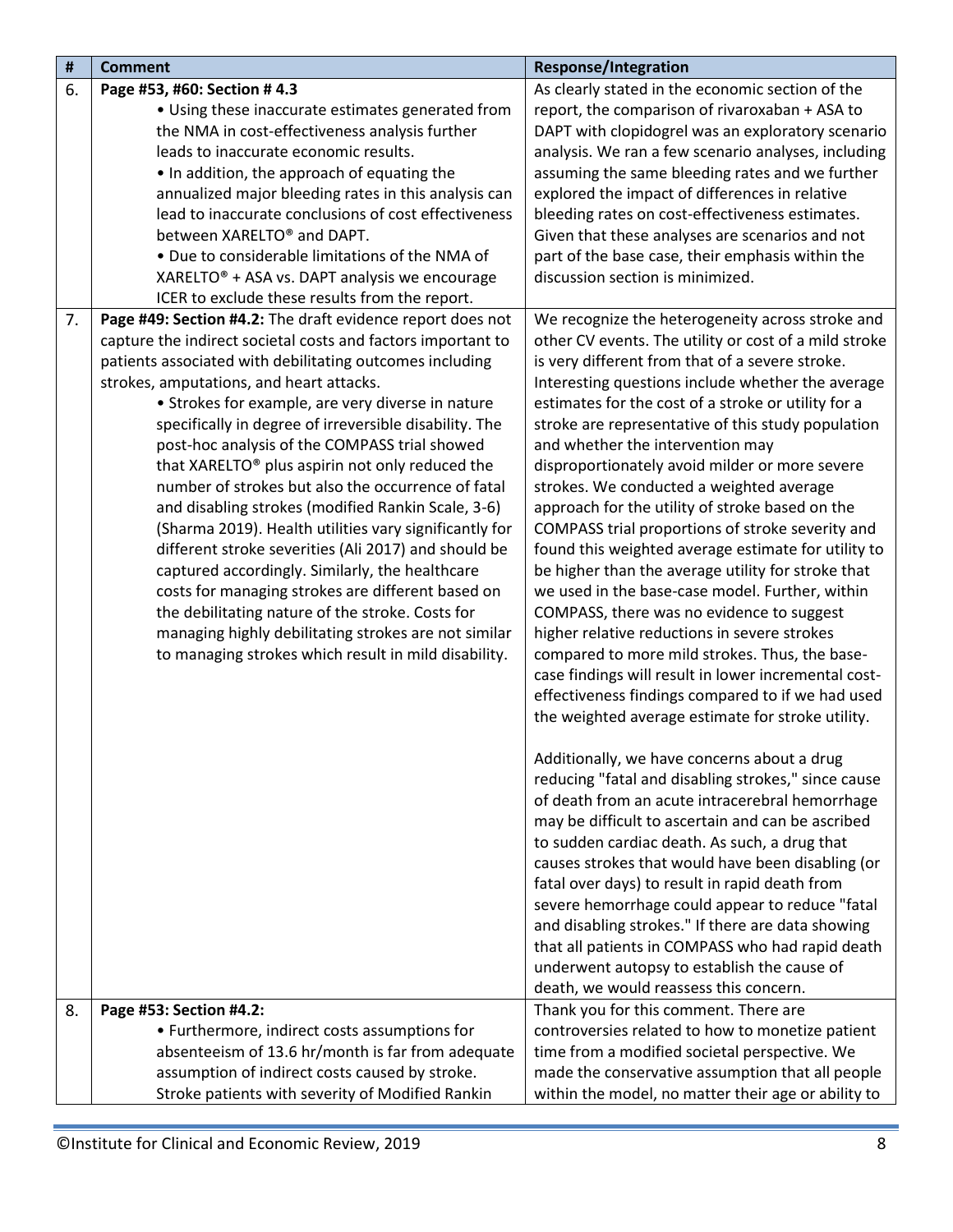| #   | <b>Comment</b>                                              | <b>Response/Integration</b>                           |
|-----|-------------------------------------------------------------|-------------------------------------------------------|
|     | Score, mRS≥3 would very likely go on permanent              | work, would be assigned the same level of             |
|     | disability and claim Social Security Disability after       | absenteeism for CV events. Further, this level of     |
|     | Stroke (Medford-Davis 2016, Disability Benefits).           | absenteeism was valued based on average salary        |
|     |                                                             | estimates for all individuals (those working as well  |
|     |                                                             | as those who are not working). Therefore, one         |
|     |                                                             | could argue that the estimated impacts due to         |
|     |                                                             | indirect costs may on average, be higher than         |
|     |                                                             | what is actually valued within society. We note       |
|     |                                                             | that severity of CV events will impact these          |
|     |                                                             | estimates, but we did not have evidence to            |
|     |                                                             | suggest that the evaluated interventions had          |
|     |                                                             | higher impacts on severe events compared to           |
|     |                                                             | more mild events.                                     |
| 9.  | Page #52, Table 4.11:                                       | Following standard health economic practice, we       |
|     | • ICER assumes that the price of XARELTO <sup>®</sup> will  | assumed that the net price of rivaroxaban would       |
|     | remain steady with 3% of price increase per year            | remain the same over time, as we have no way to       |
|     | until all patients in the model have reached                | predict price increases or decreases in the future.   |
|     | mortality, which is an inaccurate assumption.               | We did not assume any annual price increases.         |
| 10. | • ICER's budget impact analysis concludes that US could     | ICER's potential budget impact analysis is applied    |
|     | only afford to treat 6% of the eligible patients in a given | to each intervention we study, regardless of the      |
|     | year with XARELTO® without crossing a threshold aligned     | therapy area. We believe it is important to           |
|     | with overall growth of the US economy. The short-term       | prepare for large budget impacts in the health        |
|     | affordability framework based on drug spending and gross    | care system, whether from treatment of hepatitis      |
|     | domestic product (GDP) in the US seems unrealistic and      | C infections, CVD, or any other condition.            |
|     | inapplicable for CVD therapies.                             |                                                       |
| 11. | . We wanted to understand how many CAD patients could       | The purpose of the potential budget impact            |
|     | be treated with aspirin under the defined threshold of      | analysis is to measure the marginal impact of new     |
|     | \$819MM using ICER's budget impact methodology. We          | interventions that are being considered. When         |
|     | considered the eligible population for aspirin proposed by  | new interventions, even those that are relatively     |
|     | this report (i.e. 16,908,000 patients over 5 years) and     | cheap, are considered for very large populations,     |
|     | annual price for aspirin of \$18.                           | it is important to plan for the potential impact on   |
|     | • The proportion of patients that could be treated with     | health care budgets. We also note that our            |
|     | aspirin without crossing the budget impact threshold was    | potential budget impact analysis uses net costs       |
|     | found to be around 50%-70%.                                 | that account for cost offsets from treatment as       |
|     | • Aspirin is known to be one of the most readily and        | well as the cost of the treatment itself, which       |
|     | cheaply available treatments for primary and secondary      | would need to be accounted for in any analysis of     |
|     | prophylaxis in CVD population. As per ICER's budget impact  | aspirin's potential budget impact. Even without       |
|     | framework, US cannot afford to treat all 16.9 million       | estimating cost offsets for aspirin treatment, we     |
|     | patients with aspirin.                                      | point out that treating all 16.9 million individuals  |
|     |                                                             | in a single year would actually generate a budget     |
|     |                                                             | impact of \$305 million assuming \$18 annual price    |
|     |                                                             | per patient, well below the \$819 million per year    |
|     |                                                             | threshold. In reality, the annual budget impact is    |
|     |                                                             | far less than this, given that our method for         |
|     |                                                             | estimating annual budget impact is applied to the     |
|     |                                                             | segment of that 16.9 million that would be treated    |
|     |                                                             | each year over five years (~3.4 million individuals). |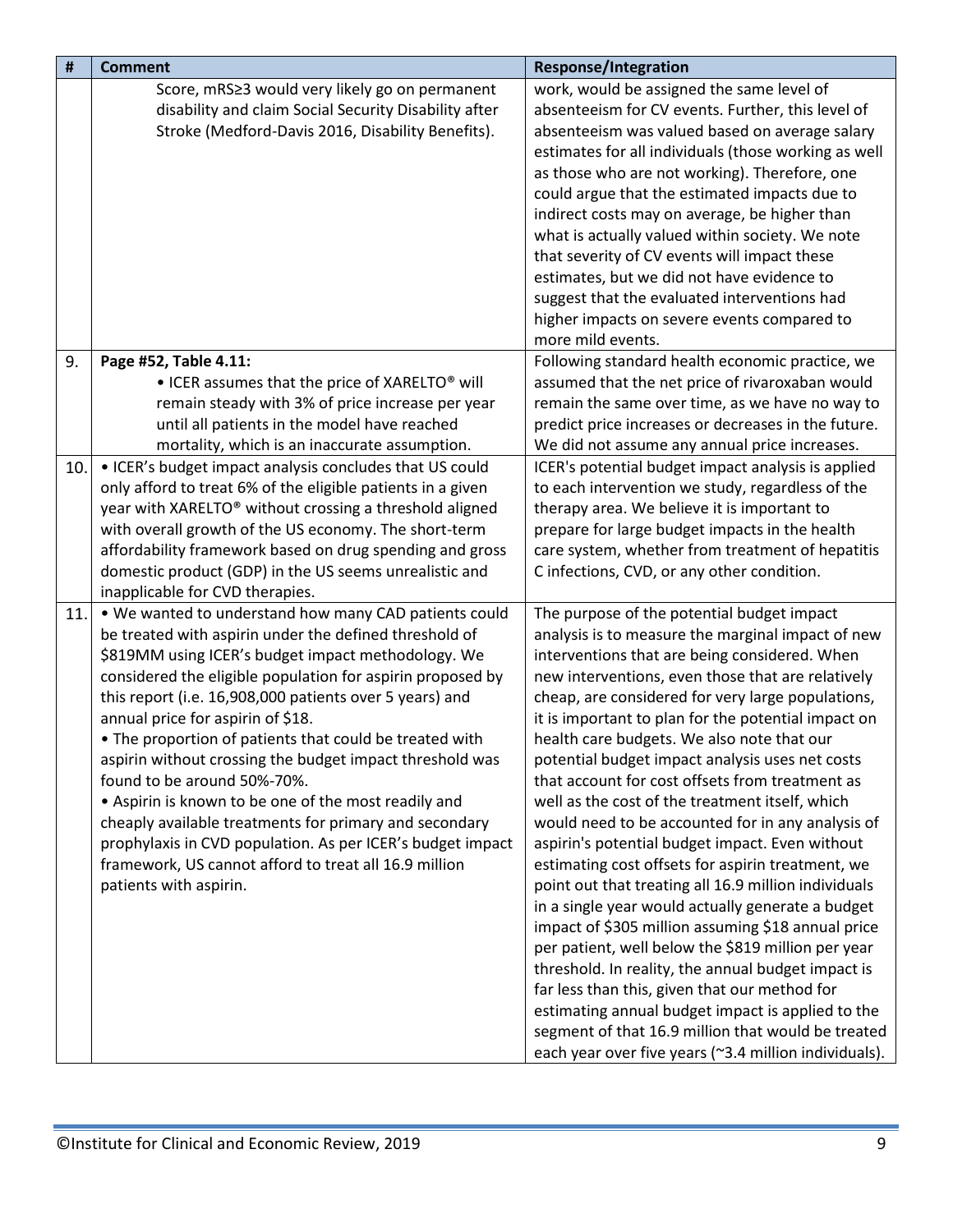<span id="page-9-1"></span><span id="page-9-0"></span>

| $\pmb{\sharp}$        | <b>Comment</b>                                                                                                                                                                                                                                                                                                                                                                                                                                                                                                                                                                                                                                                                                                                                                                                                                                                                                                                                                                | <b>Response/Integration</b>                                                                                                                                                                                                                                                                                                                                                                                                                                                                                                                                                                                                                                                                                                                                                                                              |
|-----------------------|-------------------------------------------------------------------------------------------------------------------------------------------------------------------------------------------------------------------------------------------------------------------------------------------------------------------------------------------------------------------------------------------------------------------------------------------------------------------------------------------------------------------------------------------------------------------------------------------------------------------------------------------------------------------------------------------------------------------------------------------------------------------------------------------------------------------------------------------------------------------------------------------------------------------------------------------------------------------------------|--------------------------------------------------------------------------------------------------------------------------------------------------------------------------------------------------------------------------------------------------------------------------------------------------------------------------------------------------------------------------------------------------------------------------------------------------------------------------------------------------------------------------------------------------------------------------------------------------------------------------------------------------------------------------------------------------------------------------------------------------------------------------------------------------------------------------|
|                       | <b>Patient Advocacy and Research Organizations</b>                                                                                                                                                                                                                                                                                                                                                                                                                                                                                                                                                                                                                                                                                                                                                                                                                                                                                                                            |                                                                                                                                                                                                                                                                                                                                                                                                                                                                                                                                                                                                                                                                                                                                                                                                                          |
| <b>Aimed Alliance</b> |                                                                                                                                                                                                                                                                                                                                                                                                                                                                                                                                                                                                                                                                                                                                                                                                                                                                                                                                                                               |                                                                                                                                                                                                                                                                                                                                                                                                                                                                                                                                                                                                                                                                                                                                                                                                                          |
| 1.                    | Aimed Alliance cautions against comparing the<br>effectiveness and value of icosapent ethyl and rivaroxaban<br>because icosapent ethyl and rivaroxaban have different<br>methods of action within the human body and are<br>intended for different uses. Icosapent ethyl is indicated for<br>use in adults as a supplement to "reduce triglyceride levels<br>in patients with severe hypertriglyceridemia" while<br>rivaroxaban is indicated for "reducing the risk of stroke and<br>systemic embolism in patients with nonvalvular atrial<br>defibrillation," and for the treatment, prevention, and<br>reduction of the recurrent risk of deep vein thrombosis and<br>pulmonary embolism. Therefore, we caution ICER against<br>conducting a comparative effectiveness analysis of these<br>two medications because they are not substitutes for each<br>other.                                                                                                             | The report clearly mentions throughout that our<br>intent is not to compare icosapent ethyl and<br>rivaroxaban to each other but rather the relevant<br>standard of care options for each. This is<br>described both in the summary of project scope as<br>well as the introductory paragraph for the<br>methods section of the evidence review (Section<br>$3.1$ ).                                                                                                                                                                                                                                                                                                                                                                                                                                                     |
| 2.                    | While ICER acknowledges the patient perspective, it should<br>incorporate the direct and indirect costs to patients in its<br>calculations. Patients with CVD who do not receive<br>treatment have higher incidences of productivity loss,<br>including days of work lost among employed individuals,<br>home productivity lost, and work loss among individuals<br>too sick to work. Moreover, families of individuals who die<br>prematurely incur the value of lost earnings. Factors such<br>as these should be considered in ICER's analysis.                                                                                                                                                                                                                                                                                                                                                                                                                            | ICER does incorporate direct and indirect costs to<br>patients in our calculations. Productivity losses are<br>incorporated in a "societal perspective" scenario<br>analysis in every report, including this one.<br>However, we acknowledge that the data on these<br>elements is often incomplete and therefore our<br>economic analysis cannot capture all the costs and<br>benefits important to patients. The Other Benefits<br>and Contextual Considerations section of our<br>reports is meant to capture what the clinical and<br>economic data may have missed. We understand<br>the importance of these considerations and thus<br>have our CEPAC/CTAF panels vote on these<br>considerations individually, and use them as<br>context to inform their "long-term value for<br>money" votes.                   |
| 3.                    | When determining the effectiveness of icosapent ethyl, the<br>REDUCE-IT study considered five primary endpoints:<br>cardiovascular-related death, nonfatal myocardial<br>infarction, nonfatal stroke, coronary revascularization, and<br>hospitalization due to unstable angina. Yet, while ICER<br>considered all five endpoints in its sensitivity testing, it<br>excluded coronary revascularization and hospitalization<br>due to unstable angina in its base case. Coronary<br>revascularization, such as coronary artery bypass surgery<br>(CABG), and hospitalization are both costly adverse events<br>that should be considered in a cost-effectiveness analysis.<br>The estimated costs of initial hospitalization for CABG has<br>been estimated to be \$34,467. Moreover, patients who<br>have had a secondary CVD-related hospitalization have<br>been found to have annual costs associated with their<br>treatment that are 4.5 times higher than patients who | Given prior ICER reviews in a similar disease space<br>and given concerns with unmeasured correlation<br>between outcomes such as MI or stroke with<br>future coronary revascularization or<br>hospitalization for unstable angina, we chose to<br>include icosapent ethyl's lifetime impact on three-<br>point MACE in the base-case cost-effectiveness<br>findings. We note that this decision to include<br>three-point MACE was made prior to the model<br>analysis plan that was published in the public<br>domain. In many instances, the FDA's decision<br>around a trial's primary endpoint may not be well<br>aligned with the strongest evidence that informs<br>lifetime costs and QALYs. The base-case<br>incremental result was \$18,000/QALY, whereas<br>the scenario analysis that included the REDUCE-IT |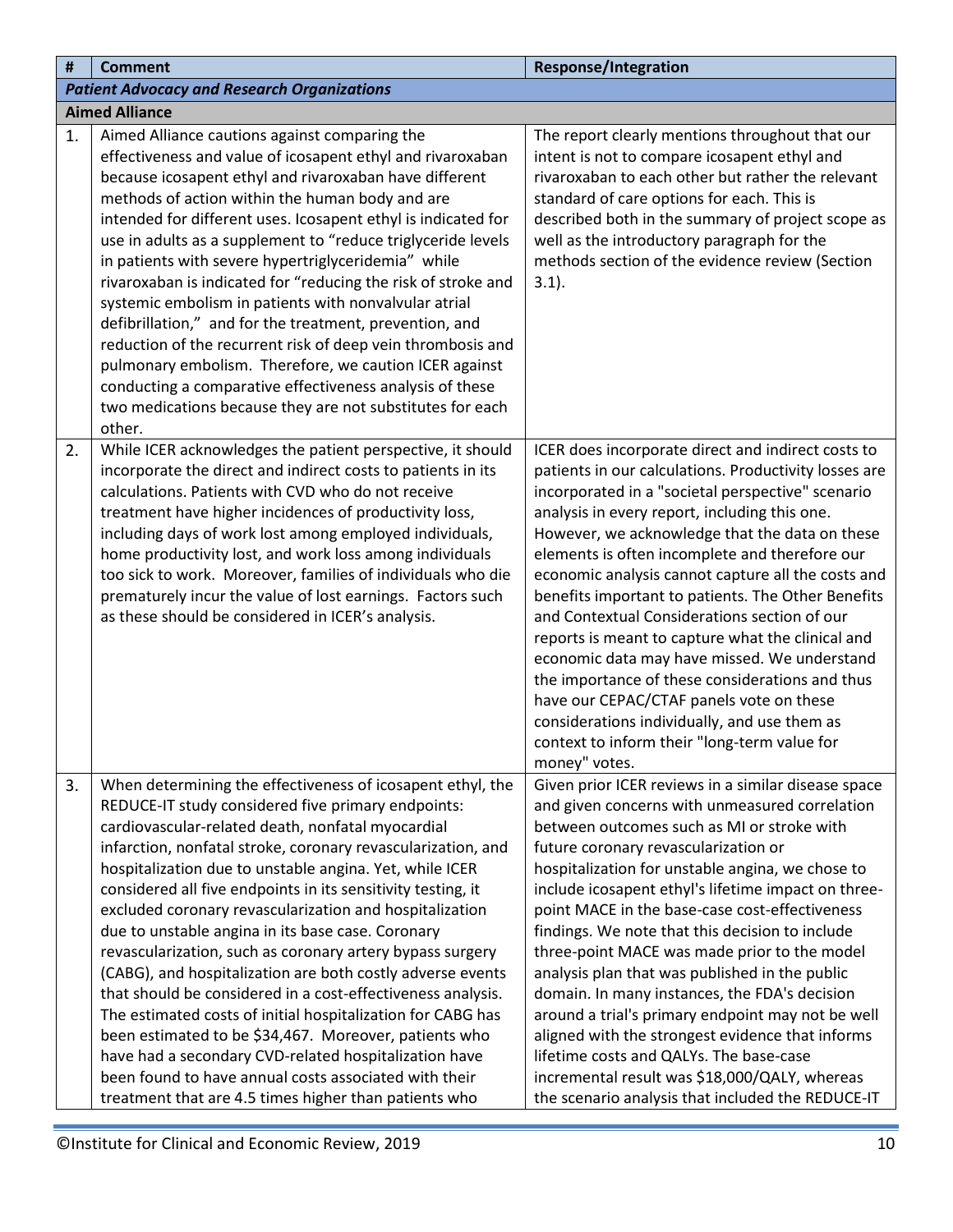| #<br><b>Comment</b><br><b>Response/Integration</b>                                                                                                                                   |  |
|--------------------------------------------------------------------------------------------------------------------------------------------------------------------------------------|--|
| primary endpoint and assumed no correlation<br>were not hospitalized. Moreover, when conducting a cost-                                                                              |  |
| between endpoints was \$16,000/QALY. We report<br>effectiveness analysis based on clinical trials, it is important                                                                   |  |
| to utilize all primary endpoints in those trials rather than<br>both the base-case and scenario incremental                                                                          |  |
| selecting certain endpoints over others.<br>findings so that readers may better interpret an                                                                                         |  |
| understanding of the incremental value of                                                                                                                                            |  |
| icosapent ethyl.                                                                                                                                                                     |  |
| Additionally, ICER only considered the effect of icosapent<br>Thank you for this comment. We agree that<br>4.                                                                        |  |
| ethyl on the time to first events rather than total ischemic<br>subsequent events are important for a lifetime                                                                       |  |
| horizon and we included subsequent CV events<br>events (first plus subsequent events). Yet, all adverse                                                                              |  |
| within the base case and other estimates.<br>events directly and indirectly impact patients' lives.                                                                                  |  |
| Subsequent events can be costly, and therefore, a proper                                                                                                                             |  |
| cost-effectiveness analysis should take those expenses into<br>Please see the following text in the report that                                                                      |  |
| details how we modeled subsequent events: "We<br>account.                                                                                                                            |  |
| assumed that the risk of subsequent events would                                                                                                                                     |  |
| be the same as that of first events even if the risk                                                                                                                                 |  |
| calculator suggested lower likelihood of non-fatal                                                                                                                                   |  |
| cardiovascular events, given the relatively high                                                                                                                                     |  |
| severity of the populations in the COMPASS and                                                                                                                                       |  |
| REDUCE-IT trials and the challenges inherent in                                                                                                                                      |  |
| evaluating subsequent event risks in situations                                                                                                                                      |  |
| with event types that are not independent from                                                                                                                                       |  |
| one another. Once calibrated to the trial's control                                                                                                                                  |  |
| arm first observed events, these same risk                                                                                                                                           |  |
| calculator parameters were also used in the                                                                                                                                          |  |
| model's treatment arm in combination with the                                                                                                                                        |  |
| treatment- and event-specific hazard ratios."                                                                                                                                        |  |
| 5.<br>Aimed Alliance reiterates its longstanding recommendation<br>The QALY does not measure the value of human                                                                      |  |
| against relying on quality-adjusted life year (QALY)<br>life. The QALY measures the value of treatments.                                                                             |  |
| measures to evaluate any treatment, including preventive<br>The QALY is the gold standard for measuring how                                                                          |  |
| CVD treatments. The use of QALY measures to evaluate<br>well a medical treatment improves and lengthens                                                                              |  |
| cardiovascular disease raises significant ethical concerns.<br>patients' lives, and therefore has served as a                                                                        |  |
| QALY measures put a price tag on the value of human life<br>fundamental component of cost-effectiveness                                                                              |  |
| that merely reflects the individual's diagnosis and deems<br>analyses in the US and around the world for more                                                                        |  |
| those with chronic, debilitating, and rare conditions as<br>than 30 years. Because the QALY records the                                                                              |  |
| being worth less than those with common conditions. They<br>degree to which a treatment improves patients'                                                                           |  |
| treat individuals' lives and health as a commodity and<br>lives, treatments for people with serious disability                                                                       |  |
| ignore patients' and practitioners' individualized concept of<br>or illness have the greatest opportunity to<br>the value of treatment.<br>demonstrate more QALYs gained and justify |  |
| higher prices. Moreover, to be responsive to the                                                                                                                                     |  |
| concerns about the QALY, ICER now incorporates                                                                                                                                       |  |
|                                                                                                                                                                                      |  |
| a calculation of the Equal Value of Life Years<br>Gained (evLYG), which evenly measures any gains                                                                                    |  |
| in length of life, regardless of the treatment's                                                                                                                                     |  |
| ability to improve patients' quality of life. More                                                                                                                                   |  |
| information can be found here: https://icer-                                                                                                                                         |  |
| review.org/material/the-qaly-rewarding-the-care-                                                                                                                                     |  |
| that-most-improves-patients-lives/.                                                                                                                                                  |  |
| While clinical trials have provided evidence of the safety,<br>We are unsure how a report that states that a<br>6.                                                                   |  |
|                                                                                                                                                                                      |  |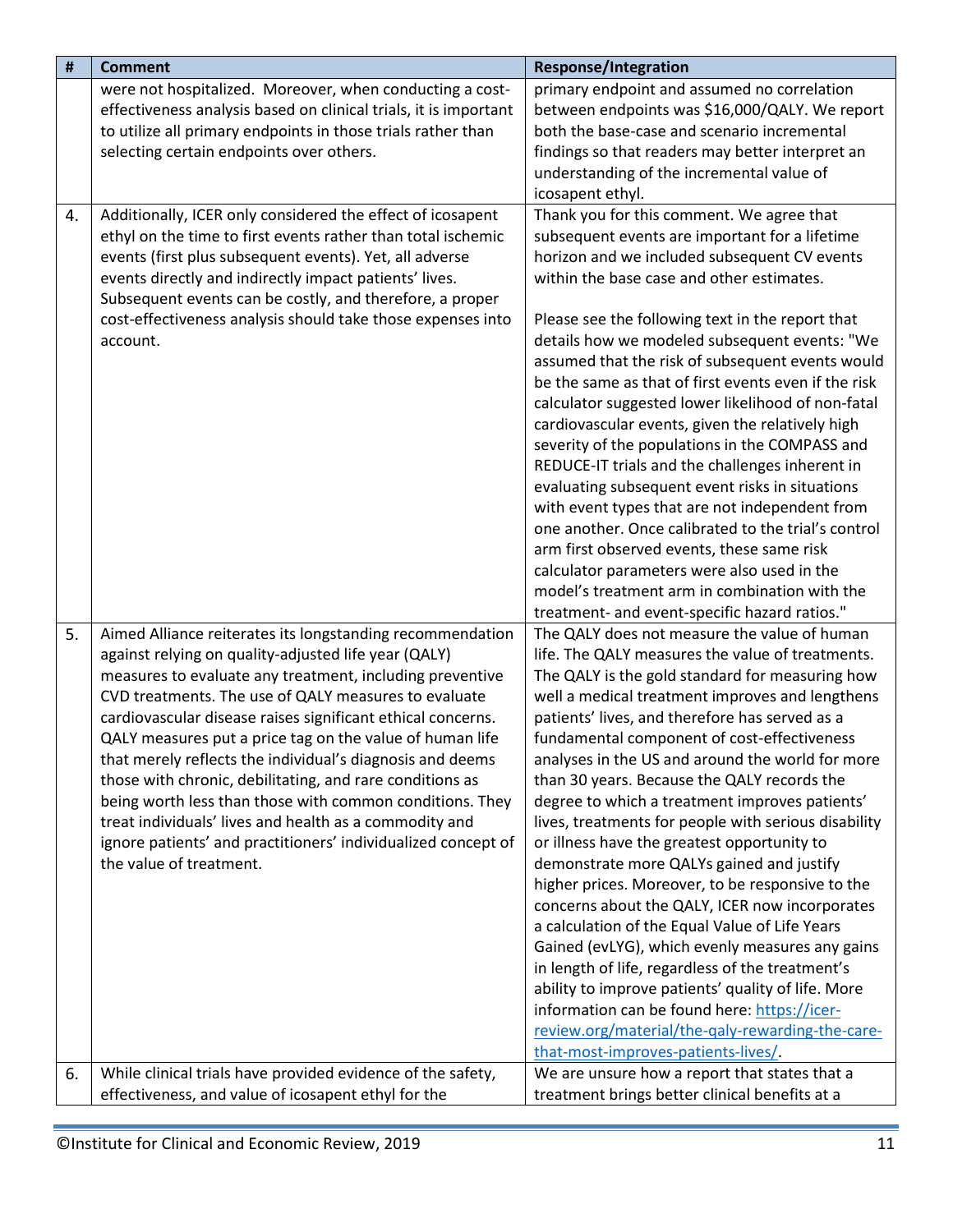<span id="page-11-0"></span>

| $\pmb{\sharp}$ | <b>Comment</b>                                                                                                                                                                                                                                                                                                                                                                                                                                                                                                                                                                                                                                                                                                                                                                                                                                       | <b>Response/Integration</b>                                                                                                                                                                                                                                                                                                                                                                                                                                                                                                            |
|----------------|------------------------------------------------------------------------------------------------------------------------------------------------------------------------------------------------------------------------------------------------------------------------------------------------------------------------------------------------------------------------------------------------------------------------------------------------------------------------------------------------------------------------------------------------------------------------------------------------------------------------------------------------------------------------------------------------------------------------------------------------------------------------------------------------------------------------------------------------------|----------------------------------------------------------------------------------------------------------------------------------------------------------------------------------------------------------------------------------------------------------------------------------------------------------------------------------------------------------------------------------------------------------------------------------------------------------------------------------------------------------------------------------------|
|                | treatment of hypertriglyceridemia, these treatments are<br>still in their infancy. While icosapent ethyl was approved by<br>the FDA in July 2012, the FDA is currently considering a new<br>indication for reducing cardiovascular risk. Pending<br>approval, valuable data will fully emerge in clinical practice.<br>However, if icosapent ethyl is deemed inadequately cost-<br>effective now, then the likelihood of third-party payers<br>covering the treatment for new indications without<br>imposing significant benefit utilization management<br>policies increases, creating barriers to access for individuals<br>who need them. Without market uptake, data cannot be<br>collected and analyzed. Therefore, we recommend that<br>ICER refrain from making a determination on the value of<br>this treatment until mature data emerges. | reasonable price could be used to deny care. On<br>the contrary, as stakeholders anticipate FDA<br>approval, they have a rigorous and independent<br>report to reference during the time when pricing,<br>coverage, and practice policies are being decided.<br>This report is a tool that can be used to help<br>achieve fair pricing and fair access for patients,<br>manufacturers, payers, and providers-all of<br>whom will be making policy decisions as soon as<br>the FDA issues its decision, with or without<br>mature data. |
|                | <b>Medical Research Collaborative</b>                                                                                                                                                                                                                                                                                                                                                                                                                                                                                                                                                                                                                                                                                                                                                                                                                |                                                                                                                                                                                                                                                                                                                                                                                                                                                                                                                                        |
| 1.             | In its draft report, ICER has taken the view that, "Although<br>we are uncertain whether the use of mineral oil may have<br>caused some harm to the placebo group, we do not believe<br>that this theory can account for the entire benefit observed<br>in the REDUCE-IT trial." However, ICER gives no additional<br>input, and chooses to then use the entire recorded benefit<br>from the trial in their modeling, despite Dr. Bhatt's<br>statement that the actual primary MACE composite RRR<br>could be closer to 20% (and thus, all other endpoints also<br>less impactful). Our analysis suggests that accepting the<br>premise that the stated percentage reductions from the<br>trial results are the most reliable datapoints to base<br>modeling on will result in misleading cost-effectiveness<br>analyses.                            | We are unaware of the source of the statement<br>attributed to Dr. Bhatt regarding an actual relative<br>risk reduction of 20%. We also note that, over<br>wide ranges of relative risk for MI, stroke, and CV<br>death, the cost-effectiveness of icosapent ethyl<br>ranged between \$12,000 and \$27,000 per QALY<br>gained (see Figure 4.3 in the report).                                                                                                                                                                          |
| 2.             | The increase in LDL-C in the placebo group in REDUCE-IT,                                                                                                                                                                                                                                                                                                                                                                                                                                                                                                                                                                                                                                                                                                                                                                                             | While this is an interesting supposition, the                                                                                                                                                                                                                                                                                                                                                                                                                                                                                          |
|                | concurrent with highly significant increases in all other                                                                                                                                                                                                                                                                                                                                                                                                                                                                                                                                                                                                                                                                                                                                                                                            | conclusion is highly speculative and not informed                                                                                                                                                                                                                                                                                                                                                                                                                                                                                      |
|                | atherogenic markers (representative of statin                                                                                                                                                                                                                                                                                                                                                                                                                                                                                                                                                                                                                                                                                                                                                                                                        | by any data available from REDUCE-IT.                                                                                                                                                                                                                                                                                                                                                                                                                                                                                                  |
|                | malabsorption), could infer a multi-fold reduction in the                                                                                                                                                                                                                                                                                                                                                                                                                                                                                                                                                                                                                                                                                                                                                                                            |                                                                                                                                                                                                                                                                                                                                                                                                                                                                                                                                        |
| 3.             | effect of the administered statin dose.<br>These observations increase the likelihood that the 13.9%                                                                                                                                                                                                                                                                                                                                                                                                                                                                                                                                                                                                                                                                                                                                                 | See comment above.                                                                                                                                                                                                                                                                                                                                                                                                                                                                                                                     |
|                | significant reduction in hs-CRP levels from baseline in IPE                                                                                                                                                                                                                                                                                                                                                                                                                                                                                                                                                                                                                                                                                                                                                                                          |                                                                                                                                                                                                                                                                                                                                                                                                                                                                                                                                        |
|                | arm observed in REDUCE-IT was largely the result of a                                                                                                                                                                                                                                                                                                                                                                                                                                                                                                                                                                                                                                                                                                                                                                                                |                                                                                                                                                                                                                                                                                                                                                                                                                                                                                                                                        |
|                | regression to the mean rather than a treatment effect of                                                                                                                                                                                                                                                                                                                                                                                                                                                                                                                                                                                                                                                                                                                                                                                             |                                                                                                                                                                                                                                                                                                                                                                                                                                                                                                                                        |
|                | EPA, and the make the sharp increase in placebo group that                                                                                                                                                                                                                                                                                                                                                                                                                                                                                                                                                                                                                                                                                                                                                                                           |                                                                                                                                                                                                                                                                                                                                                                                                                                                                                                                                        |
|                | occurred despite this tendency, noteworthy.                                                                                                                                                                                                                                                                                                                                                                                                                                                                                                                                                                                                                                                                                                                                                                                                          |                                                                                                                                                                                                                                                                                                                                                                                                                                                                                                                                        |
| 4.             | A line in the supplement to the NEJM paper on REDUCE-IT                                                                                                                                                                                                                                                                                                                                                                                                                                                                                                                                                                                                                                                                                                                                                                                              | While log-transforming hs-CRP data may have                                                                                                                                                                                                                                                                                                                                                                                                                                                                                            |
|                | cites the result of an analysis of log-transformed hs-CRP<br>data, showing a highly significant 21.8% reduction in IPE                                                                                                                                                                                                                                                                                                                                                                                                                                                                                                                                                                                                                                                                                                                               | been unnecessary, we note that the results are<br>consistent in both the untransformed and log-                                                                                                                                                                                                                                                                                                                                                                                                                                        |
|                | group, and no change from baseline in the placebo group.                                                                                                                                                                                                                                                                                                                                                                                                                                                                                                                                                                                                                                                                                                                                                                                             | transformed analyses (i.e., statistically-significant                                                                                                                                                                                                                                                                                                                                                                                                                                                                                  |
|                | The sponsor's website provides an explanation for the                                                                                                                                                                                                                                                                                                                                                                                                                                                                                                                                                                                                                                                                                                                                                                                                | reductions from baseline to year two in the                                                                                                                                                                                                                                                                                                                                                                                                                                                                                            |
|                | analysis, stating that "individual outlier results can affect a                                                                                                                                                                                                                                                                                                                                                                                                                                                                                                                                                                                                                                                                                                                                                                                      | icosapent ethyl group).                                                                                                                                                                                                                                                                                                                                                                                                                                                                                                                |
|                | mean or median population measurement in a way that                                                                                                                                                                                                                                                                                                                                                                                                                                                                                                                                                                                                                                                                                                                                                                                                  |                                                                                                                                                                                                                                                                                                                                                                                                                                                                                                                                        |
|                | can convey a misleadingly skewed result for the population                                                                                                                                                                                                                                                                                                                                                                                                                                                                                                                                                                                                                                                                                                                                                                                           |                                                                                                                                                                                                                                                                                                                                                                                                                                                                                                                                        |
|                | studied. However, with a trial as large as REDUCE-IT, and                                                                                                                                                                                                                                                                                                                                                                                                                                                                                                                                                                                                                                                                                                                                                                                            |                                                                                                                                                                                                                                                                                                                                                                                                                                                                                                                                        |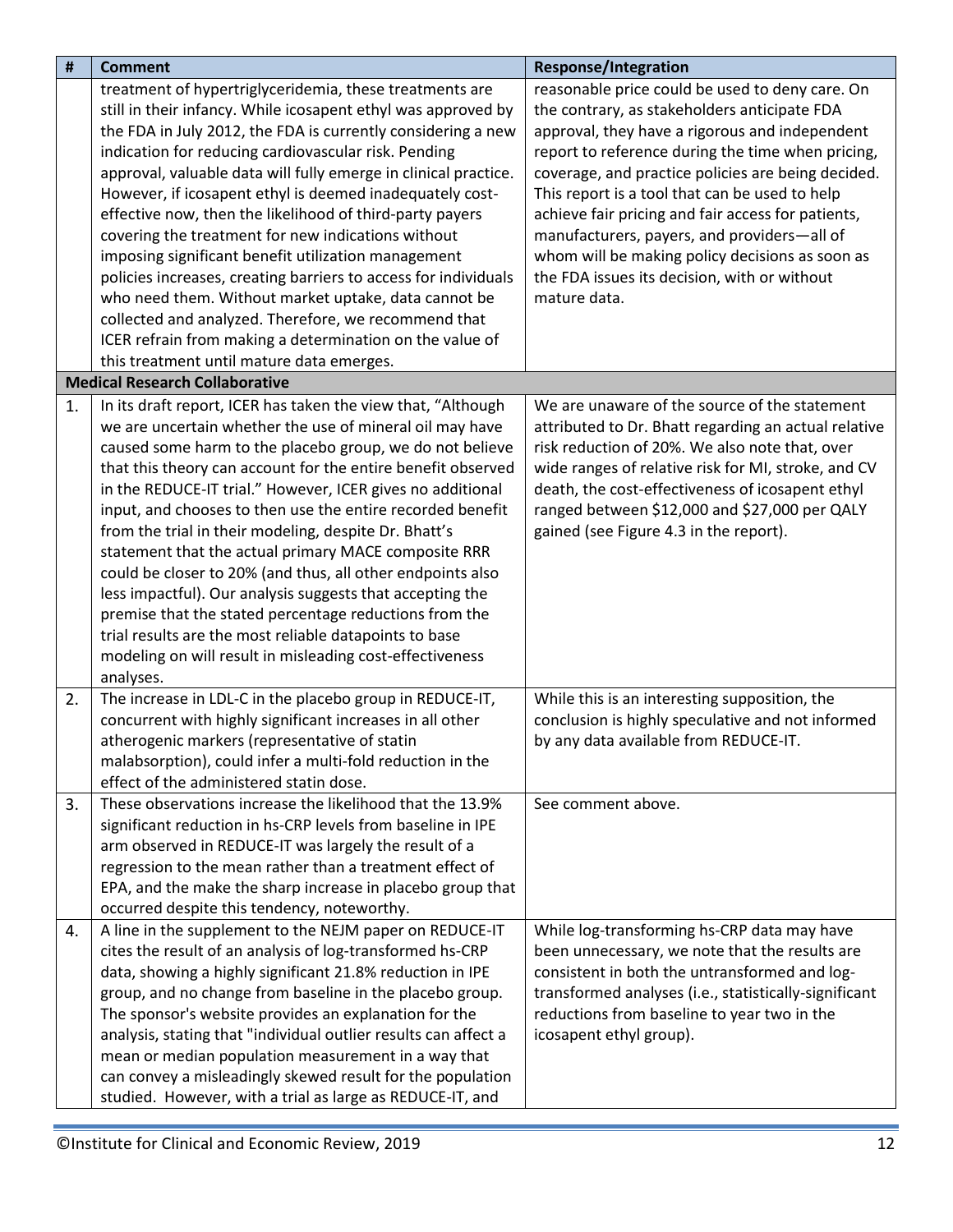<span id="page-12-0"></span>

| #  | <b>Comment</b>                                                  | <b>Response/Integration</b>                       |
|----|-----------------------------------------------------------------|---------------------------------------------------|
|    | with nine separate fasting lipid panels performed on            |                                                   |
|    | average per subject to ascertain levels, log-transforming       |                                                   |
|    | these biomarker data is unnecessary                             |                                                   |
| 5. | If MO (mineral oil) quite possibly inhibited statin             | Please see our response to your second comment.   |
|    | absorption in placebo group (observable by highly               |                                                   |
|    | significant increases in LDL-C, apoB, non-HDL-C and CRP         |                                                   |
|    | from baseline), does that not increase the likelihood of        |                                                   |
|    | malabsorption of other cardiac medications, such as             |                                                   |
|    | antithrombotics and antihypertensives?                          |                                                   |
|    | <b>National Forum for Heart Disease &amp; Stroke Prevention</b> |                                                   |
| 1. | Icosapent ethyl and rivaroxaban are different products with     | Please see our first response to Aimed Alliance   |
|    | distinct mechanisms of action that diverge in both FDA-         | regarding presentation of the comparisons of      |
|    | approved indication and studied population. A                   | interest in the report.                           |
|    | "comparative" review presumes that it would be                  |                                                   |
|    | appropriate for clinicians considering one of these options     |                                                   |
|    | for a particular patient to substitute the other as a more      |                                                   |
|    | cost-effective option. ICER should clarify that by conducting   |                                                   |
|    | separate analyses, it generated separate conclusions that       |                                                   |
|    | each intervention meets applicable cost-effectiveness           |                                                   |
|    | thresholds, and that the resulting report is not intended to    |                                                   |
|    | guide clinical decisions between the products.                  |                                                   |
| 2. | Models of cost-effectiveness are helpful inputs to decision     | ICER is dedicated to conducting evidence          |
|    | making, but their conclusions depend on the accuracy of         | evaluation and synthesis that meet the most       |
|    | the underlying assumptions. ICER's discussions of               | rigorous standards of integrity, and thus makes   |
|    | considerations beyond the scope of its cost-effectiveness       | every effort to meticulously note areas of        |
|    | inquiry, including flagging areas of uncertainty, speculating   | uncertainty in the evidence or issues that are    |
|    | on potential combination therapy regimens, projecting           | beyond the scope of our review. We feel we have   |
|    | adherence factors, etc., can have ramifications on patient      | done so in this report. If the National Forum has |
|    | access that are unwarranted and potentially harmful, and        | specific concerns about where we may have fallen  |
|    | dilute the impact of ICER's primary conclusions. We believe     | short, we are eager to correct those mistakes and |
|    | any "unresolved" issues are better left in the capable hands    | welcome specific feedback.                        |
|    | of specialty societies, with individual patient decisions       |                                                   |
|    | tailored to the patient's unique needs and circumstances.       |                                                   |
|    | ICER reports should reduce or eliminate this content, and       |                                                   |
|    | clearly flag any included statements or queries as beyond       |                                                   |
|    | the scope of the cost-effectiveness report.                     |                                                   |
| 3. | The Steering Committee was disappointed that ICER did           | Thank you for this feedback. We are working on    |
|    | not provide access to its model for public input until after    | ways to share our models with stakeholders, while |
|    | presenting the draft conclusions derived from its use. Early    | also preserving the intellectual property of our  |
|    | and continuing transparency, combined with stakeholder          | academic collaborators. We do, however, offer     |
|    | input on what may be the most important driver in ICER's        | each manufacturer the opportunity to review the   |
|    | analyses, would improve model validity and enhance              | model during the public comment period. Both      |
|    | stakeholder acceptance of resulting reports.                    | manufacturers in this review participated and     |
|    |                                                                 | neither submitted any concerns or comments on     |
|    |                                                                 | the design.                                       |
| 4. | ICER stated that "CVD also imposes a substantial financial      | Thank you for these estimates and references. We  |
|    | burden, with annual direct and indirect costs estimated to      | will update the report accordingly.               |
|    | total \$330 billion." This understates the total current and    |                                                   |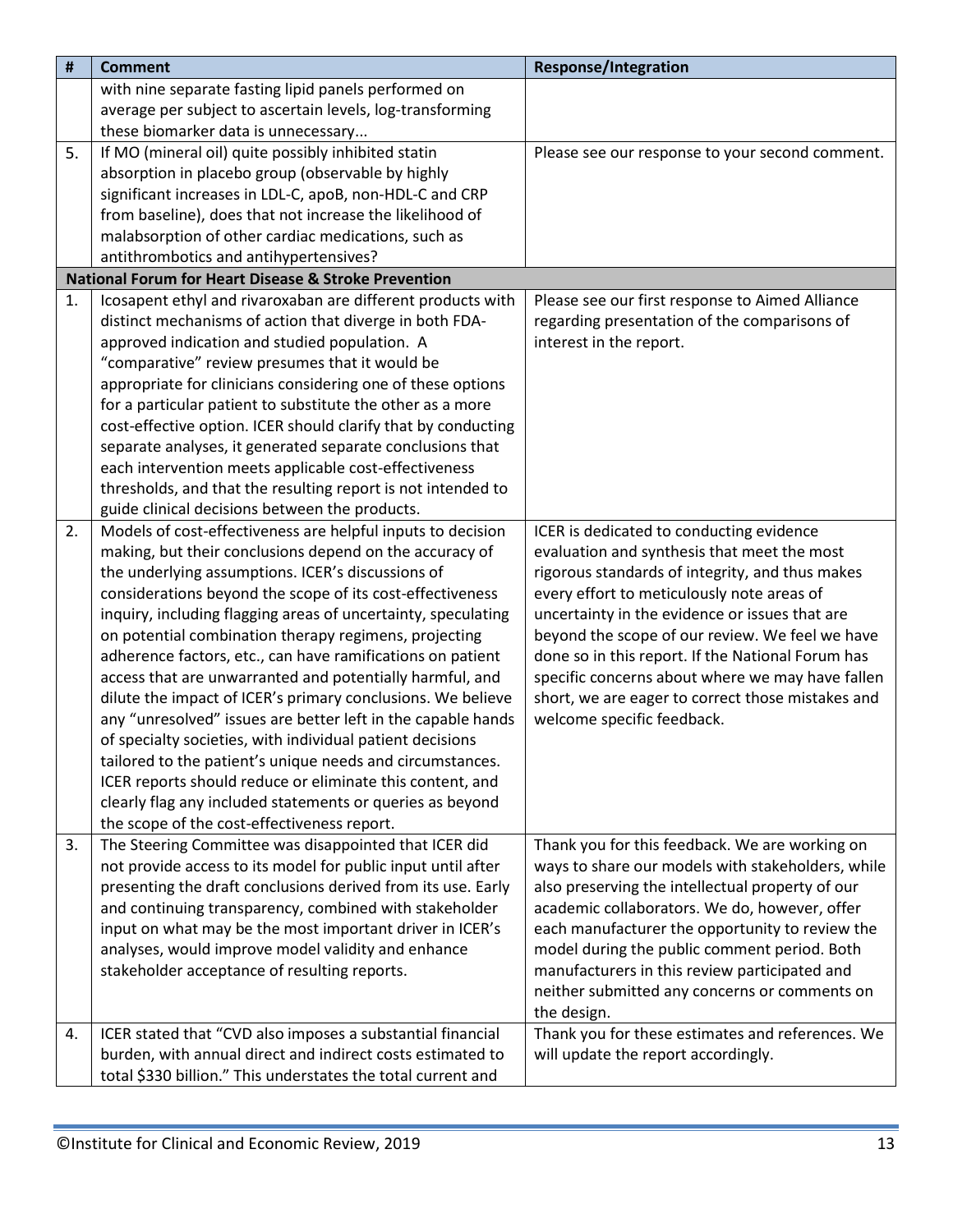| #  | <b>Comment</b>                                                                                                               | <b>Response/Integration</b>                                                         |
|----|------------------------------------------------------------------------------------------------------------------------------|-------------------------------------------------------------------------------------|
|    | projected costs of CVD used to calculate cost-effectiveness                                                                  |                                                                                     |
|    | and budget impact.                                                                                                           |                                                                                     |
|    | - The 2010 direct-cost burden from CVD was \$273                                                                             |                                                                                     |
|    | billion and is projected to rise to \$818 billion by                                                                         |                                                                                     |
|    | 2030.                                                                                                                        |                                                                                     |
|    | -2010 indirect costs related to lost                                                                                         |                                                                                     |
|    | productivity/work/etc. were \$172 billion and are                                                                            |                                                                                     |
|    | projected to more than double to \$276 billion by                                                                            |                                                                                     |
|    | 2030.                                                                                                                        |                                                                                     |
| 5. | We continue to view QALY as an imperfect metric because                                                                      | The QALY is the gold standard for measuring how                                     |
|    | it has potential for discrimination against those with                                                                       | well a medical treatment improves and lengthens                                     |
|    | baseline disabilities, comorbidities and advanced age, all of                                                                | patients' lives, and therefore has served as a                                      |
|    | which are common in CAD patients.                                                                                            | fundamental component of cost-effectiveness                                         |
|    |                                                                                                                              | analyses in the US and around the world for more                                    |
|    |                                                                                                                              | than 30 years. Because the QALY records the                                         |
|    |                                                                                                                              | degree to which a treatment improves patients'                                      |
|    |                                                                                                                              | lives, treatments for people with serious disability                                |
|    |                                                                                                                              | or illness have the greatest opportunity to                                         |
|    |                                                                                                                              | demonstrate more QALYs gained and justify                                           |
|    |                                                                                                                              | higher prices. Moreover, to be responsive to the                                    |
|    |                                                                                                                              | concerns about the QALY, ICER now incorporates                                      |
|    |                                                                                                                              | a calculation of the Equal Value of Life Years                                      |
|    |                                                                                                                              | Gained (evLYG), which evenly measures any gains                                     |
|    |                                                                                                                              | in length of life, regardless of the treatment's                                    |
|    |                                                                                                                              | ability to improve patients' quality of life. More                                  |
|    |                                                                                                                              | information can be found here: https://icer-                                        |
|    |                                                                                                                              | review.org/material/the-galy-rewarding-the-care-                                    |
|    |                                                                                                                              | that-most-improves-patients-lives/.                                                 |
| 6. | Icosapent ethyl - Revascularization and unstable angina are                                                                  | We do not intend for any direct comparisons to be                                   |
|    | important components of the 5-point MACE primary                                                                             | made across the two evaluated interventions. All                                    |
|    | endpoint in REDUCE-IT but were not included as primary                                                                       | results tables within the cost-effectiveness                                        |
|    | endpoints in ICER's evaluation. ICER used a 3-point MACE                                                                     | analysis section of the report include a footnote                                   |
|    | instead. This may have been due to ICER's interest in                                                                        | that addresses this concern.                                                        |
|    | "comparing" data between the two treatments reviewed.                                                                        |                                                                                     |
|    | This type of inter-study comparison cannot be made with                                                                      |                                                                                     |
|    | scientific validity. Moreover, ICER used risk calculators in                                                                 |                                                                                     |
|    | place of clinical trial data, to estimate, rather than count,<br>event rates. We believe failure to consider the entirety of |                                                                                     |
|    | pivotal trial data reduces the accuracy (and evidence-basis)                                                                 |                                                                                     |
|    | of cost-effectiveness calculations.                                                                                          |                                                                                     |
| 7. | Rivaroxaban - The Steering Committee strongly believes                                                                       | Please see our second response to AstraZeneca as                                    |
|    | that comparison to DAPT is inappropriate and misleading.                                                                     | well as our fourth response to Janssen.                                             |
|    |                                                                                                                              |                                                                                     |
|    | Presenting clopidogrel as a generic, cheaper alternative to<br>rivaroxaban is misrepresentative. DAPT is indicated most      |                                                                                     |
|    | often in patients with recent MI/CVA or ACS, not in the                                                                      |                                                                                     |
|    | chronic population within rivaroxaban's indication.                                                                          |                                                                                     |
| 8. | The draft report notes that "[t]he incremental benefit of                                                                    |                                                                                     |
|    | adding either of these two treatments to current medical                                                                     | We disagree. We think these statements<br>accurately reflect the state of knowledge |
|    |                                                                                                                              |                                                                                     |
|    | management relative to adding another relatively new                                                                         | regarding combining these treatments with each                                      |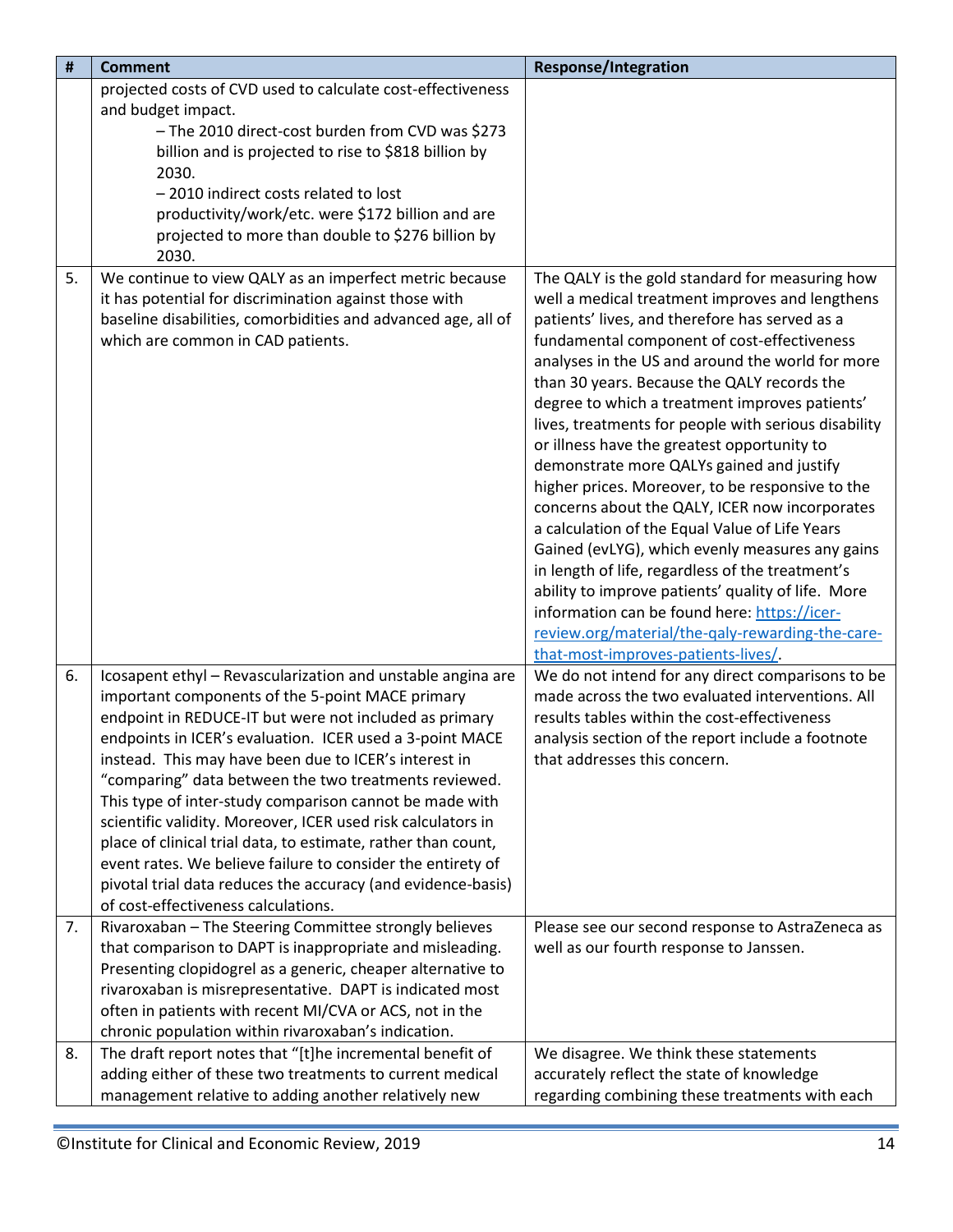| #   | <b>Comment</b>                                              | <b>Response/Integration</b>                            |
|-----|-------------------------------------------------------------|--------------------------------------------------------|
|     | treatment such as a PCSK9 inhibitor is unclear, as are the  | other or with a PCSK9 inhibitor. All stakeholders      |
|     | potential benefits of all of these agents in combination."  | should be clear on the available evidence when         |
|     | - We reiterate our recommendation that ICER                 | making evidence-based decisions about care.            |
|     | judiciously avoid commentary on issues and factors          |                                                        |
|     | it was unable to examine within the scope of its            |                                                        |
|     | report. Reports that blend evidence-based analysis          |                                                        |
|     | with conjecture, speculation, and identification of         |                                                        |
|     | uncertainty can have profound, unintended                   |                                                        |
|     | adverse impacts on patient access.                          |                                                        |
|     | - Without clear caveats explicitly separating this          |                                                        |
|     | commentary from ICER's evidence-based                       |                                                        |
|     | conclusions, clinicians and payers could interpret          |                                                        |
|     | these statements as cautions against specific uses.         |                                                        |
| 9.  | ICER's base-case analysis took a health care sector         | We acknowledge that our model does not capture         |
|     | perspective and ignored productivity losses to the patient  | all possible costs to patients and society. As you     |
|     | and caregiver. Although the draft report included a         | noted, we conduct scenario analyses to help show       |
|     | scenario analysis using a modified societal perspective, we | the range of these costs so decision makers can        |
|     | are concerned that the overall burden of CVD is not fully   | use this as context. One reason that we do not         |
|     | incorporated into the draft report.                         | make the modified societal perspective our base        |
|     |                                                             | case is because including productivity losses          |
|     |                                                             | results in a model that favors treating people of      |
|     |                                                             | working age (since they can incur productivity         |
|     |                                                             | losses) and disadvantages providing treatment for      |
|     |                                                             | children and the elderly. This is ethically            |
|     |                                                             | concerning to us, as we know it would be to            |
|     |                                                             | National Forum.                                        |
| 10. | The Steering Committee is concerned that ICER's mention     | We have described the STRENGTH trial in a table        |
|     | of the STRENGTH trial studying carboxylic EPA+DHA injects   | of ongoing trials in the appendix of our report. We    |
|     | confusion with respect to comparing the results of that     | do not think this entry is likely to confuse           |
|     | study with REDUCE-IT. These are distinct drugs with         | stakeholders, as there is not yet sufficient detail    |
|     | different delivery mechanisms that are not suitable for     | available from the STRENGTH trial to permit any        |
|     | direct comparison, much less speculative comparison. The    | kind of comparison with REDUCE-IT. We also note,       |
|     | study will likely run through the end of October 2019, with | however, that the AHA's recent Science Advisory        |
|     | results expected in Spring 2020 and, while this study is    | on Omega-3 Fatty Acids for the Management of           |
|     | expected to be informative, we do not view it as impacting  | Hypertriglyceridemia anticipates that the results      |
|     | any conclusions derived from the REDUCE-IT study.           | of the STRENGTH trial are "likely to further inform    |
|     |                                                             | prescribing decisions." This trial may provide         |
|     |                                                             | additional evidence to support or challenge the        |
|     |                                                             | hypothesis that the positive results from REDUCE-      |
|     |                                                             | IT may be due to the purified EPA-only                 |
|     |                                                             | formulation of icosapent ethyl.                        |
| 11. | It is unclear how ICER approached medication adherence in   | The analysis looked at medication discontinuation      |
|     | its ultimate analysis and assessment given the seemingly    | rates from the clinical trials, though it is certainly |
|     | conflicting statements in the draft report. (see below). We | true that adherence is typically better in clinical    |
|     | urge ICER to avoid projecting adherence issues onto new,    | trials than in the real world. For the first comment   |
|     | cost-effective products, or providing commentary that is    | mentioned, we explicitly heard this from patients      |
|     | more appropriately vested within the practice of medicine.  | and clinicians. For the second, there are clearly      |
|     | • ICER noted that "[w]e also heard that medication          | issues with acceptance and adherence with              |
|     | adherence might be a challenge in this population,          | injectable therapies like PCSK9s and because of        |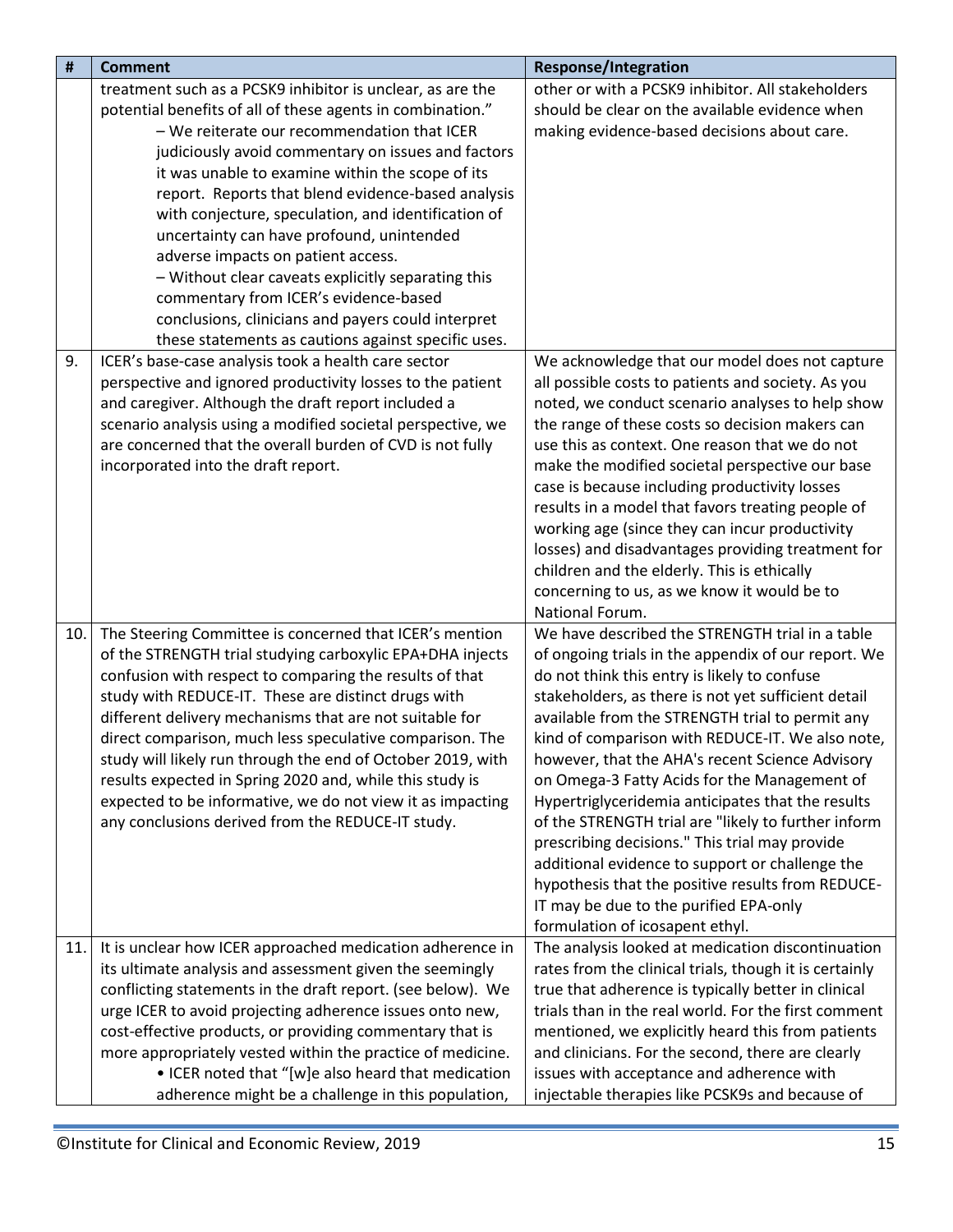| #   | <b>Comment</b>                                                                                                                                                                                                                                                                                                                                                                                                                                                                                                                                                                                                                                                                                                                                                                                                                                                                                                                                                                                                                      | <b>Response/Integration</b>                                                                                                                                                                                                                                                                                                                                                                                                                                                                                                                                                                                                                                                                                                                                                                                                |
|-----|-------------------------------------------------------------------------------------------------------------------------------------------------------------------------------------------------------------------------------------------------------------------------------------------------------------------------------------------------------------------------------------------------------------------------------------------------------------------------------------------------------------------------------------------------------------------------------------------------------------------------------------------------------------------------------------------------------------------------------------------------------------------------------------------------------------------------------------------------------------------------------------------------------------------------------------------------------------------------------------------------------------------------------------|----------------------------------------------------------------------------------------------------------------------------------------------------------------------------------------------------------------------------------------------------------------------------------------------------------------------------------------------------------------------------------------------------------------------------------------------------------------------------------------------------------------------------------------------------------------------------------------------------------------------------------------------------------------------------------------------------------------------------------------------------------------------------------------------------------------------------|
|     | given already high rates of polypharmacy and<br>comorbidity in older patients likely to be<br>candidates for add-on therapy." This factor<br>ostensibly cuts against the "value" of the<br>treatments.<br>• Elsewhere, the draft reported stated that<br>"[b]ecause both agents represent new mechanisms<br>of action, they represent important treatment<br>options that may be complementary to existing<br>treatment mechanisms (e.g., PCSK9 inhibition), and<br>may offer benefit if adherence to existing<br>treatment is sub-optimal.                                                                                                                                                                                                                                                                                                                                                                                                                                                                                         | concerns about adverse effects with statins. We<br>do not think these statements conflict in any way.                                                                                                                                                                                                                                                                                                                                                                                                                                                                                                                                                                                                                                                                                                                      |
| 12. | The Steering Committee has significant concerns that the<br>"Budget Impact" portion of ICER's draft report represents a<br>health care rationing framework that detracts from the<br>overall usefulness and public acceptance of ICER's cost-<br>effectiveness work. ICER's use of finite fiscal thresholds in<br>assessing budget impact skews unfavorably against any<br>intervention for a common condition, regardless of the<br>severity of the condition or the cost-effectiveness of the<br>intervention. For example, in the case of icosapent ethyl,<br>this framework implies that the price of drug would have to<br>be similar to what patients pay for ordinary, low-cost OTC<br>medications treating colds or seasonal allergies for all<br>appropriate patients to have access. While clinicians,<br>payers, and patients may have divergent perspectives in<br>defining value, there is little disagreement over whether<br>patients who might benefit from a cost-effective treatment<br>should have access to it. | ICER's potential budget impact threshold is<br>explicitly not a "rationing framework," but instead<br>is intended to raise an "affordability and access<br>alert" in specific cases where the potential budget<br>impact is likely to be large. Its purpose is to allow<br>payers and others to plan for the potential budget<br>impact so that appropriate access can be<br>maintained. This type of planning may be<br>especially important in conditions that are very<br>common, where the large number of patients<br>eligible for treatment can lead to large spending<br>increases even when treatments are considered<br>cost-effective                                                                                                                                                                            |
| 13. | ICER's most recent reports give rise to serious concern that<br>products for rare life-threatening diseases will never clear<br>cost-effectiveness hurdles despite low budget impact.<br>Conversely, products for more common life-threatening<br>diseases will rarely, if ever, clear budget impact thresholds<br>no matter how cost-effective.                                                                                                                                                                                                                                                                                                                                                                                                                                                                                                                                                                                                                                                                                    | We share your concern about the number of<br>drugs that are not cost-effective at the price<br>chosen by their manufacturer. In cases where<br>manufacturers choose prices in alignment with<br>value, even if the price tag is a high dollar amount,<br>our analysis shows the drug to be cost-effective.<br>Notably, ICER recently reviewed Zolgensma, a life-<br>saving treatment for children with spinal muscular<br>atrophy. This drug is considered to be most<br>expensive drug to ever hit the market with a \$2.1<br>million price tag and our analysis found it was<br>cost-effective at that price. Payers and others<br>need to be made aware of cost-effective drugs<br>that have potentially large budget impacts so that<br>policy decisions can be made around how to<br>ensure access to such therapies. |
| 14. | The diverse spectrum of health care stakeholders concurs<br>on at least one goal: We all want cost-effective drugs to<br>treat common chronic ailments that kill large numbers of<br>people. The short-term budget impact analyses,                                                                                                                                                                                                                                                                                                                                                                                                                                                                                                                                                                                                                                                                                                                                                                                                 | Our analysis does not suggest constricting access<br>to treatment, but simply points out that budget-<br>holders may need to plan for increases as more                                                                                                                                                                                                                                                                                                                                                                                                                                                                                                                                                                                                                                                                    |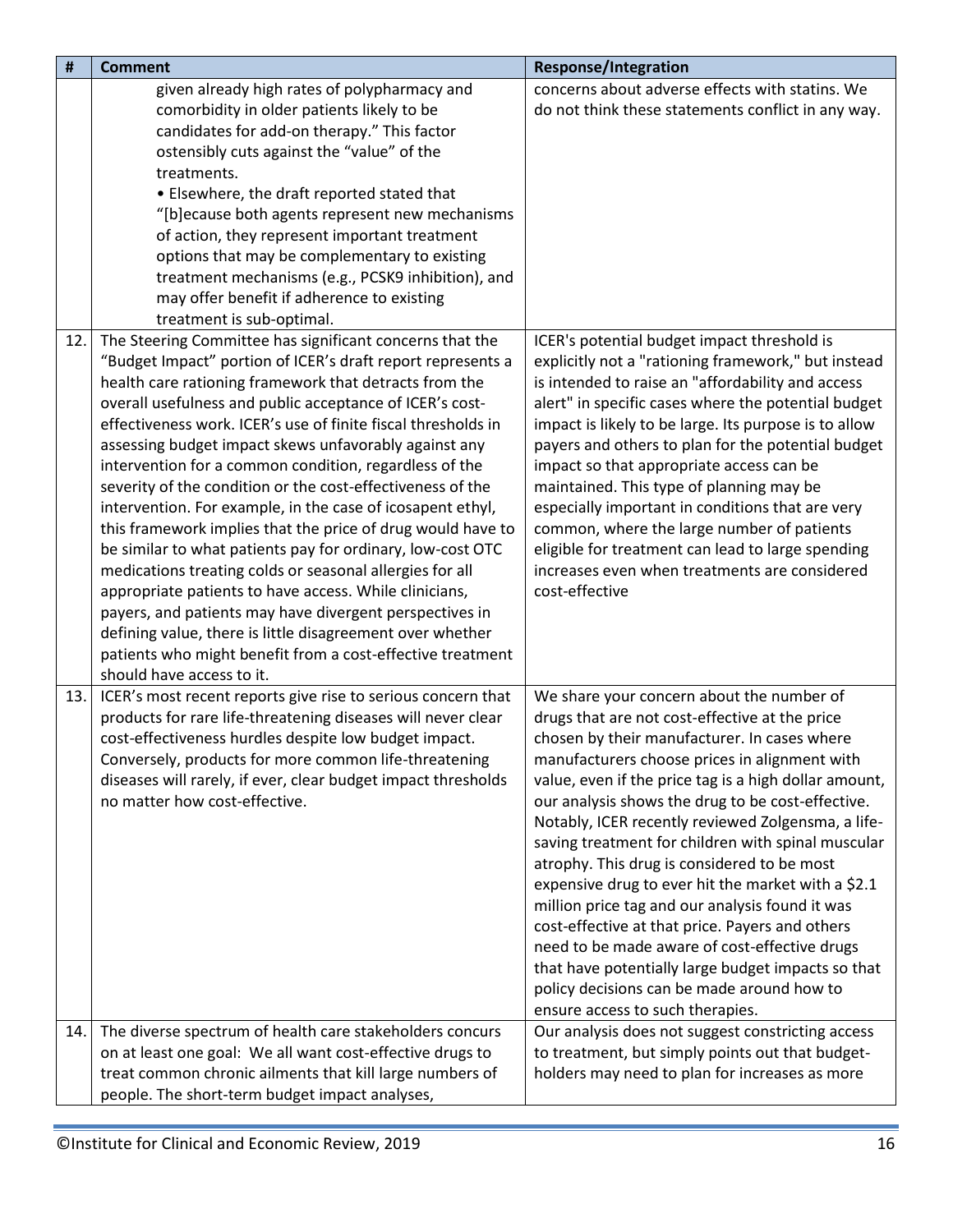<span id="page-16-0"></span>

| #   | <b>Comment</b>                                                                                                         | <b>Response/Integration</b>                                                                         |
|-----|------------------------------------------------------------------------------------------------------------------------|-----------------------------------------------------------------------------------------------------|
|     | unfortunately, negate the favorable effects of CE                                                                      | patients receive treatment, to ensure that there is                                                 |
|     | conclusions and, if given weight in payer and clinician                                                                | appropriate access to cost-effective treatments.                                                    |
|     | decisions, could not only constrict access to current                                                                  |                                                                                                     |
|     | treatments, but discourage innovation of new therapeutic                                                               |                                                                                                     |
|     | options.                                                                                                               |                                                                                                     |
| 15. | The \$819,000,000 threshold for budget impact is based on<br>World Health Organization (WHO) calculations. This is not | ICER's budget impact threshold is not based on                                                      |
|     | based on US public policy. It introduces rationing that not                                                            | WHO calculations. It links growth in health care<br>spending to growth in GDP. Maryland has a long- |
|     | only conflicts with public policy but is outside the scope of                                                          | standing arrangement that limits hospital cost                                                      |
|     | ICER's cost-effectiveness mission.                                                                                     | growth to the growth rate estimated for the                                                         |
|     |                                                                                                                        | state's overall economy. Massachusetts already                                                      |
|     |                                                                                                                        | links policy actions to growth in health care costs                                                 |
|     |                                                                                                                        | that outstrip growth in the state per capita GDP,                                                   |
|     |                                                                                                                        | and recent initiatives may extend state oversight                                                   |
|     |                                                                                                                        | to prescription drugs as well.                                                                      |
| 16. | The Steering Committee also notes that the population                                                                  | The potential budget impact calculations used                                                       |
|     | assessed for the rivaroxaban budget impact is overstated.                                                              | estimates of the prevalent population with CAD,                                                     |
|     | ICER's calculations include all CAD and peripheral artery                                                              | with the understanding that incident acute cases                                                    |
|     | disease (PAD) patients, acute and chronic. The rivaroxaban                                                             | that survive will become prevalent (chronic) cases.                                                 |
|     | indication is for chronic patients, typically > 1 year from                                                            | Our analysis does not assume that any specific                                                      |
|     | acute coronary syndrome (ACS). Additionally, rivaroxaban                                                               | percentage of eligible patients will receive                                                        |
|     | would not be prescribed for patients at increased risk for                                                             | treatment, but looks at the hypothetical budget                                                     |
|     | bleeding. We remain concerned that budget impact                                                                       | impact if increasing numbers of patients eligible                                                   |
|     | calculations imply that there is an accepted societal value                                                            | for a treatment were to receive it. As stated                                                       |
|     | in rationing care, and in this context, overestimates do<br>exacerbate our concerns. In the PCSK9 inhibitor example,   | above, its purpose is not to ration care, but to<br>allow for budget planning.                      |
|     | just 10% of ICER's 5-year addressable population estimate                                                              |                                                                                                     |
|     | were prescribed a PCSK9 inhibitor over a 3.5-year time                                                                 |                                                                                                     |
|     | horizon (ICER's report stated that "to not exceed this                                                                 |                                                                                                     |
|     | budget impact threshold, approximately 1% of eligible                                                                  |                                                                                                     |
|     | patients could be treated"). As noted above, a recent                                                                  |                                                                                                     |
|     | Circulation paper demonstrated that the undertreatment                                                                 |                                                                                                     |
|     | of appropriate patients led to unnecessary cardiac events.                                                             |                                                                                                     |
|     | The same risk applies here with rivaroxaban and icosapent                                                              |                                                                                                     |
|     | ethyl.                                                                                                                 |                                                                                                     |
| 17. | As previously noted, ICER's base-case analysis took a health                                                           | See our response above.                                                                             |
|     | care sector perspective and ignored productivity losses to                                                             |                                                                                                     |
|     | the patient and caregiver. Although the draft report                                                                   |                                                                                                     |
|     | included a scenario analysis using a modified societal<br>perspective, we are concerned that the overall burden of     |                                                                                                     |
|     | CVD is not fully incorporated into ICER's draft report.                                                                |                                                                                                     |
|     | <b>Partnership to Improve Patient Care</b>                                                                             |                                                                                                     |
| 1.  | The budget impact model explicitly states the percentage                                                               | ICER's potential budget impact threshold is                                                         |
|     | of eligible patients that could be treated in a given year,                                                            | explicitly not a budget cap, but instead is intended                                                |
|     | noting that only 2% of eligible patients could be treated                                                              | to raise an "affordability and access alert" in                                                     |
|     | with rivaroxaban without crossing the budget threshold                                                                 | specific cases where the potential budget impact                                                    |
|     | and only 2% of eligible patients could be treated with                                                                 | is likely to be large. Its purpose is not to "impede                                                |
|     | icosapent ethyl without crossing the budget threshold.                                                                 | patient access," but to allow payers and others to                                                  |
|     | While ICER claims that its budget impact model is not a                                                                |                                                                                                     |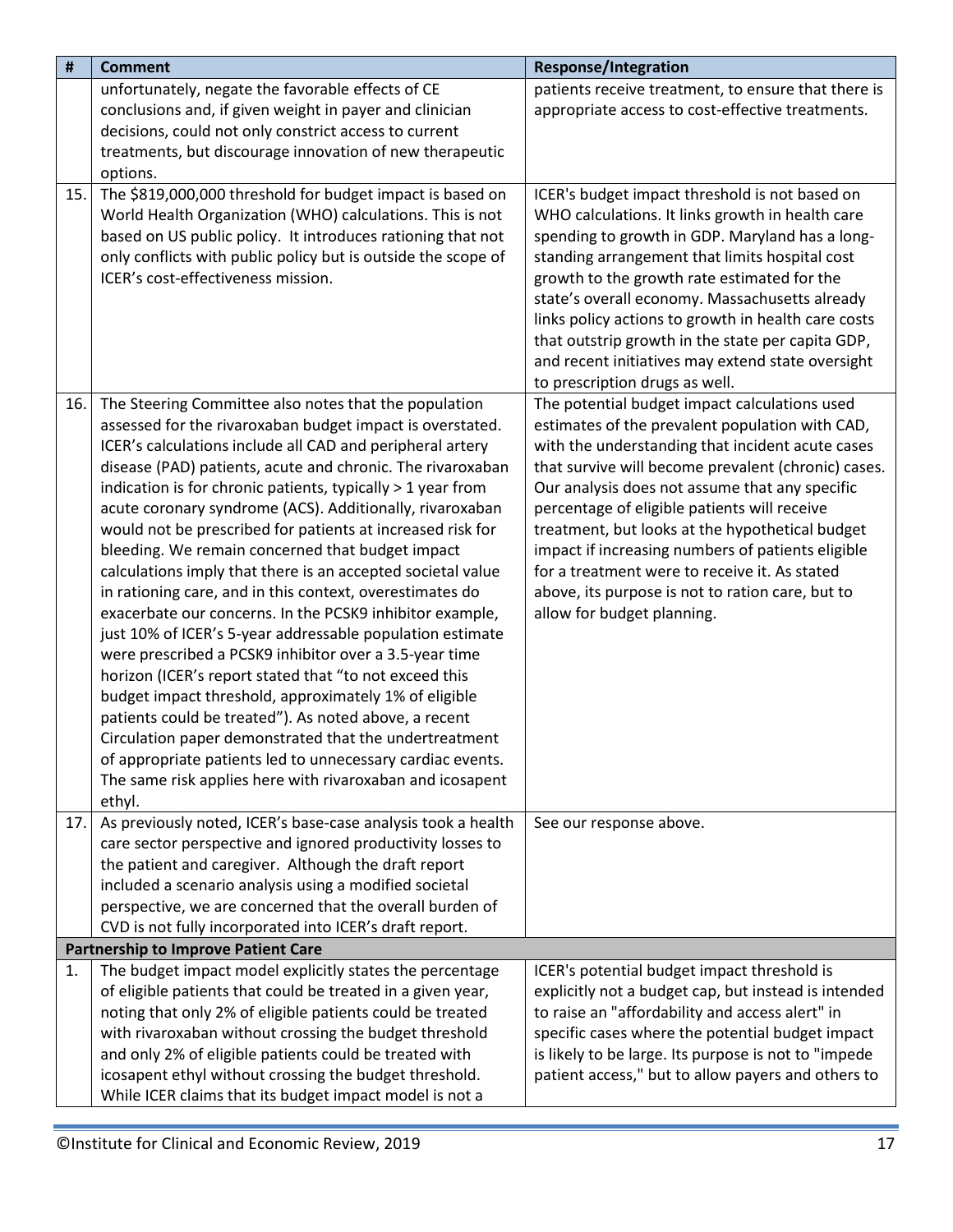| #  | <b>Comment</b>                                                                                                       | Response/Integration                                                                               |
|----|----------------------------------------------------------------------------------------------------------------------|----------------------------------------------------------------------------------------------------|
|    | budget cap, its sole purpose appears to be to recommend                                                              | plan for the potential budget impact so that                                                       |
|    | to payers that they impede patient access as a way to limit                                                          | appropriate access can be maintained.                                                              |
|    | spending on treatments. In that sense, ICER's budget                                                                 |                                                                                                    |
|    | threshold is indistinguishable from a budget cap on new                                                              |                                                                                                    |
|    | drug spending. If ICER's true goal was to simply provide                                                             |                                                                                                    |
|    | payers with information on the impact treatments will have                                                           |                                                                                                    |
|    | on their budgets, no threshold is necessary.                                                                         |                                                                                                    |
| 2. | Not only does rationing present an ethical problem by                                                                | Our analysis does not suggest that only 2% of                                                      |
|    | suggesting that only 2% of eligible patient should receive                                                           | patients should receive treatment, but points out                                                  |
|    | treatment for a disease, it is also illogical. Use of effective                                                      | that budget-holders may need to plan for                                                           |
|    | interventions (which even by ICER's admission, these are)                                                            | increases as more patients receive treatment. We                                                   |
|    | leads to fewer costly adverse events and avoidable health                                                            | would also point out that our analyses use net                                                     |
|    | spending, improving quality of life, and increasing                                                                  | costs that account for cost offsets from fewer                                                     |
|    | productivity, both for patients and for the health system.                                                           | adverse events and avoided spending, as well as                                                    |
|    | While reductions in health care spending are certainly                                                               | changes in quality of life.                                                                        |
|    | necessary, our goal should be to eliminate care that is less                                                         |                                                                                                    |
|    | effective, and less valuable to patients, rather than                                                                |                                                                                                    |
|    | applying a blunt threshold to innovative treatments.                                                                 |                                                                                                    |
| 3. | It is also problematic that ICER's budget impact model                                                               | Our analyses do not assume that 100% of patients                                                   |
|    | assumes a take-up rate of 100% over five years for these                                                             | will receive treatment, but look at the                                                            |
|    | new drugs, which assumes that every single person that                                                               | hypothetical budget impact if all patients eligible                                                |
|    | could theoretically benefit from these interventions will                                                            | for a treatment were to receive it.                                                                |
|    | ultimately receive it.                                                                                               |                                                                                                    |
| 4. | ICER assumes there is zero "quality of life" impact from                                                             | It would be unusual to consider it an                                                              |
|    | these interventions despite a growing body of evidence                                                               | enhancement to quality of life to be taking                                                        |
|    | that successful treatment of CVD risk factors has had strong                                                         | additional medications that have side effects; this                                                |
|    | effects on psychological well-being and quality of life                                                              | seems like the very definition of being over                                                       |
|    | beyond gains associated purely with their event risk effects,                                                        | medicalized. We do not think manufacturers                                                         |
|    | or movements across health states. The ICER model                                                                    | should charge for benefits they have not yet                                                       |
|    | disregards these effects ICER even acknowledges that                                                                 | demonstrated.                                                                                      |
|    | there is ongoing research into quality of life through                                                               |                                                                                                    |
|    | COMPASS and notes that at the time of this report the data                                                           |                                                                                                    |
|    | is not yet available. It is frustrating that ICER continues to                                                       |                                                                                                    |
|    | translate "yet to report findings" into "no effect," which is                                                        |                                                                                                    |
|    | frequently not accurate.                                                                                             |                                                                                                    |
| 5. | ICER chooses to use an incredibly narrow definition of                                                               | Given prior ICER reviews in a similar disease space                                                |
|    | Major Adverse Cardiovascular Event (MACE) in its base                                                                | and given concerns with unmeasured correlation                                                     |
|    | case, despite it being well known how MACE is defined and                                                            | between outcomes such as MI or stroke with                                                         |
|    | what events are included that have a significant impact on<br>outcomes. The definition of MACE in the base case is a | future coronary revascularization or                                                               |
|    |                                                                                                                      | hospitalization for unstable angina, we chose to                                                   |
|    | shorthand version including only myocardial infarction                                                               | include icosapent ethyl's lifetime impact on three-                                                |
|    | (MI), stroke and CVD death. A wider and more appropriate<br>definition of MACE that includes revascularization and   | point MACE in the base-case cost-effectiveness                                                     |
|    |                                                                                                                      | findings. We note that this decision to include                                                    |
|    | unstable angina is used in the sensitivity analysis. It is                                                           | three-point MACE was made prior to the model                                                       |
|    | unsurprising that the analysis using a full and appropriate<br>definition of MACE shows much more beneficial         | analysis plan that was published in the public                                                     |
|    | effectiveness results. What is surprising is that despite                                                            | domain. In many instances, the FDA's decision<br>around a trial's primary endpoint may not be well |
|    | these results, ICER actively chose to use the less                                                                   | aligned with the strongest evidence that informs                                                   |
|    |                                                                                                                      | lifetime costs and QALYs. The base-case                                                            |
|    | comprehensive measure of MACE in the base case.                                                                      |                                                                                                    |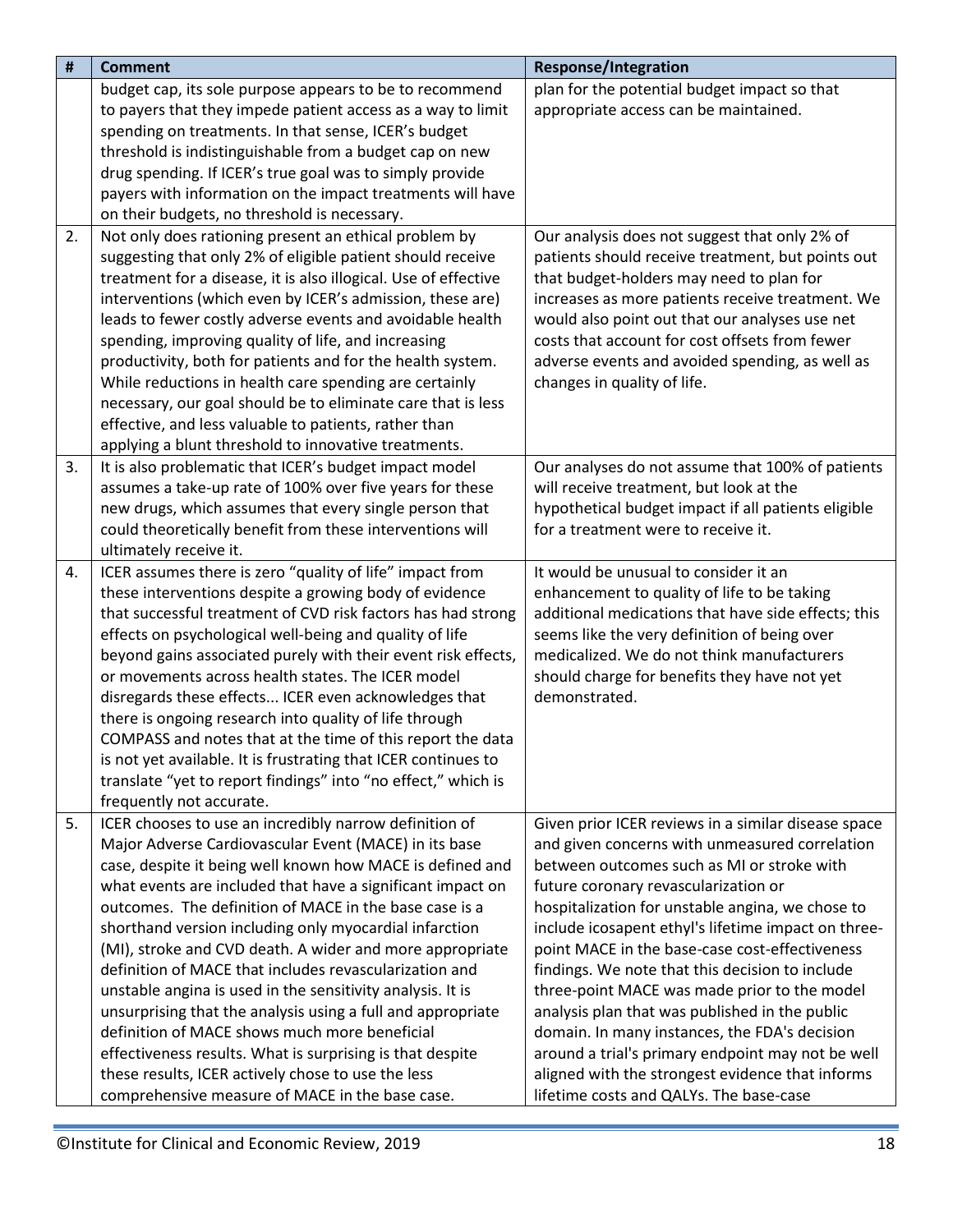| #  | <b>Comment</b>                                                                                                   | <b>Response/Integration</b>                          |
|----|------------------------------------------------------------------------------------------------------------------|------------------------------------------------------|
|    |                                                                                                                  | incremental result was \$18,000/QALY, whereas        |
|    |                                                                                                                  | the scenario analysis that included the REDUCE-IT    |
|    |                                                                                                                  | primary endpoint and assumed no correlation          |
|    |                                                                                                                  | between endpoints was \$16,000/QALY. We report       |
|    |                                                                                                                  | both the base-case and scenario incremental          |
|    |                                                                                                                  | findings so that readers may better interpret an     |
|    |                                                                                                                  | understanding of the incremental value of            |
|    |                                                                                                                  | icosapent ethyl.                                     |
| 6. | The source of ICER's data comes from a CVD risk calculator                                                       | This comment is not accurate. The following text     |
|    | constructed from the Framingham Heart Study (D'Agostino                                                          | describes our approach: "CV events included in       |
|    | et al 2008), which uses data from a less diverse population                                                      | the base-case model were: MI, stroke, and CV-        |
|    | to estimate the relative risk of a series of CVD events, such                                                    | related mortality. Validated cardiovascular risk     |
|    | as stroke, MI and CVD death than in the general                                                                  | calculators were used to estimate time-varying       |
|    | population. There is detailed literature as to why this risk                                                     | annualized event rates within the control arm        |
|    | calculator tends to significantly underestimate risk for a                                                       | (Table 4.4). The control arm's 10-year risk of       |
|    | more generalized population. There are two key reasons                                                           | cardiovascular events was calibrated such that the   |
|    | this particular risk calculator is a bad fit for this research                                                   | model produced consistent first CV events            |
|    | question:                                                                                                        | observed over the same period as within the          |
|    |                                                                                                                  | trial." Therefore, we only used the Framingham       |
|    | 1. Using this risk framework, ICER's model assesses the                                                          | Heart Study to help project the trial-based          |
|    | probability of a CVD event in a primary prevention                                                               | calibrated events over time horizons beyond the      |
|    | population, whereas the drugs being evaluated are likely to                                                      | trial durations. The Framingham Heart Study only     |
|    | be used more commonly on a secondary prevention                                                                  | impacted the control arm's event rates based on      |
|    | population - those who have been diagnosed with                                                                  | small changes in the cohort's characteristics over   |
|    | coronary artery disease (CAD) or peripheral artery disease                                                       | time such as age. The relative impact of the         |
|    | (PAD) or have experienced a previous cardiovascular event.                                                       | interventions of interest were solely based on the   |
|    | The populations who are likely to benefit from these drugs                                                       | trial evidence (not the Framingham Heart Study).     |
|    | are therefore likely to have much higher relative risk of                                                        | We agree that it would be beneficial if              |
|    | future CVD events than the population used to construct                                                          | manufacturers of new therapies included more         |
|    | the risk calculator. As a result, any absolute estimate of                                                       | diverse populations in their clinical trials, but we |
|    | effect using this risk calculator will be an underestimate the                                                   | are uncertain how ICER could be expected to do       |
|    | absolute risk reduction for the population that is likely to                                                     | anything other than report on the results of the     |
|    | benefit.                                                                                                         | trial as it was actually performed.                  |
|    |                                                                                                                  |                                                      |
|    | 2. The risk calculator from which the ICER model is derived                                                      |                                                      |
|    | uses data from ages 30 to74 only, but the proportion of                                                          |                                                      |
|    | people being treated for CVD in the general population<br>who are over 74 years of age is almost 50% and rising. |                                                      |
|    | Thus, information derived from the risk calculator does not                                                      |                                                      |
|    |                                                                                                                  |                                                      |
|    | paint an accurate picture of the patient population for                                                          |                                                      |
|    | which ICER is assessing treatments. In fact, the American                                                        |                                                      |
|    | Heart Association has endorsed aggressive secondary                                                              |                                                      |
|    | prevention of CVD events in adults older than 75 years of                                                        |                                                      |
|    | age, recognizing that the risk of several forms of                                                               |                                                      |
|    | atherosclerotic CVD, including stroke and MI, rise                                                               |                                                      |
|    | significantly with age. In addition to inappropriate age                                                         |                                                      |
|    | representation, the study was not representative of CVD                                                          |                                                      |
|    | patients in terms of race or gender. The REDUCE-IT                                                               |                                                      |
|    | population was less than 30% female, and less than 10%                                                           |                                                      |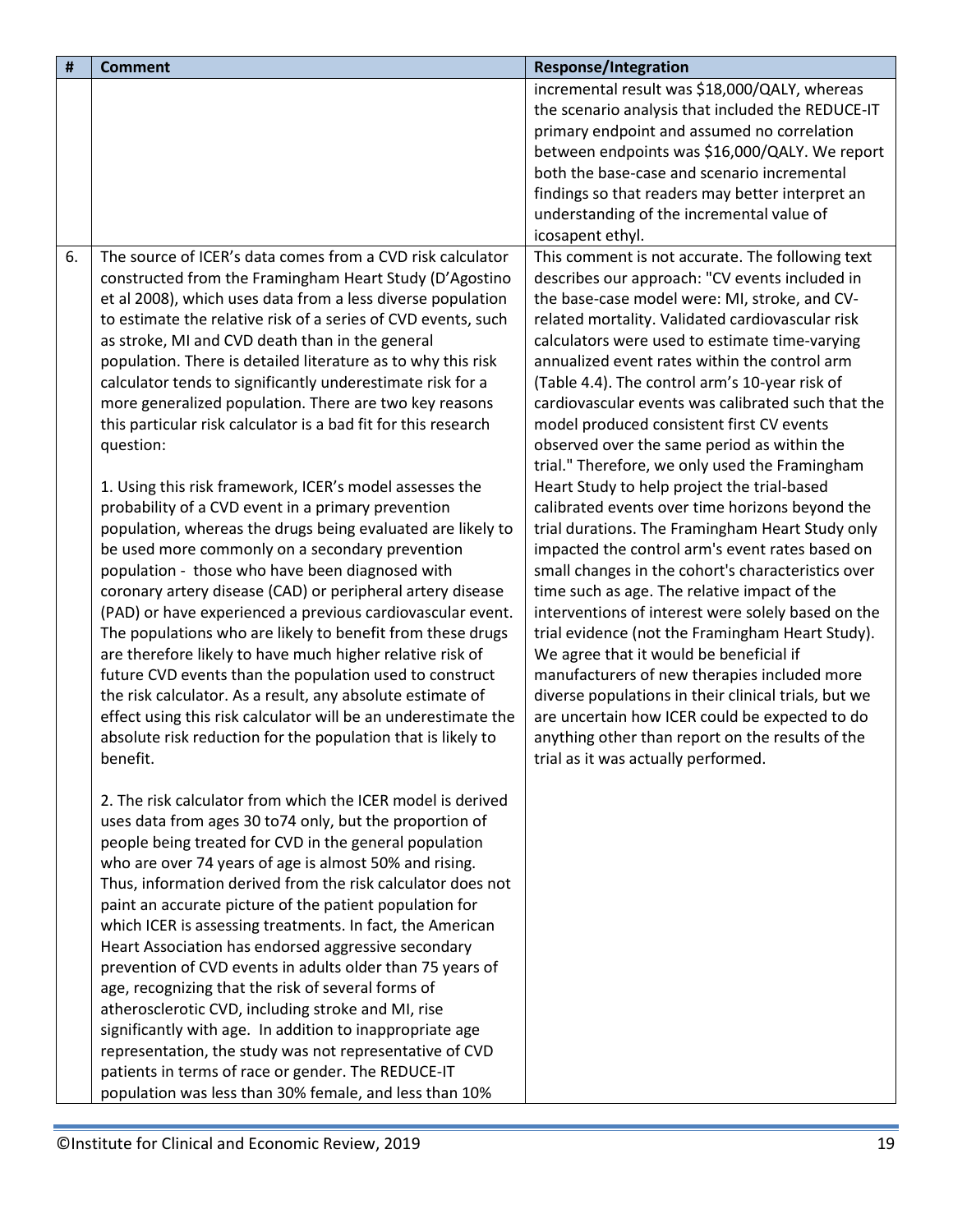<span id="page-19-0"></span>

| #  | <b>Comment</b>                                                                                                                                                                                                                                                                                                                                                                                                                                                                                                                                                                                                                                                                                                                                                                                                                                                                                                                         | <b>Response/Integration</b>                                                                                                                                                                                                                                                                                                                                                                                                                                                                                                                                                                                                                                                                                                                               |
|----|----------------------------------------------------------------------------------------------------------------------------------------------------------------------------------------------------------------------------------------------------------------------------------------------------------------------------------------------------------------------------------------------------------------------------------------------------------------------------------------------------------------------------------------------------------------------------------------------------------------------------------------------------------------------------------------------------------------------------------------------------------------------------------------------------------------------------------------------------------------------------------------------------------------------------------------|-----------------------------------------------------------------------------------------------------------------------------------------------------------------------------------------------------------------------------------------------------------------------------------------------------------------------------------------------------------------------------------------------------------------------------------------------------------------------------------------------------------------------------------------------------------------------------------------------------------------------------------------------------------------------------------------------------------------------------------------------------------|
|    | people of color, thus, important populations are                                                                                                                                                                                                                                                                                                                                                                                                                                                                                                                                                                                                                                                                                                                                                                                                                                                                                       |                                                                                                                                                                                                                                                                                                                                                                                                                                                                                                                                                                                                                                                                                                                                                           |
|    | underrepresented. Research has demonstrated a                                                                                                                                                                                                                                                                                                                                                                                                                                                                                                                                                                                                                                                                                                                                                                                                                                                                                          |                                                                                                                                                                                                                                                                                                                                                                                                                                                                                                                                                                                                                                                                                                                                                           |
|    | significant racial health disparity in CVD. By failing to                                                                                                                                                                                                                                                                                                                                                                                                                                                                                                                                                                                                                                                                                                                                                                                                                                                                              |                                                                                                                                                                                                                                                                                                                                                                                                                                                                                                                                                                                                                                                                                                                                                           |
|    | include data that properly reflects these subpopulations                                                                                                                                                                                                                                                                                                                                                                                                                                                                                                                                                                                                                                                                                                                                                                                                                                                                               |                                                                                                                                                                                                                                                                                                                                                                                                                                                                                                                                                                                                                                                                                                                                                           |
|    | risk and likely outcomes, ICER is contributing to furthering                                                                                                                                                                                                                                                                                                                                                                                                                                                                                                                                                                                                                                                                                                                                                                                                                                                                           |                                                                                                                                                                                                                                                                                                                                                                                                                                                                                                                                                                                                                                                                                                                                                           |
|    | these health disparities.                                                                                                                                                                                                                                                                                                                                                                                                                                                                                                                                                                                                                                                                                                                                                                                                                                                                                                              |                                                                                                                                                                                                                                                                                                                                                                                                                                                                                                                                                                                                                                                                                                                                                           |
| 7. | The use of the Framingham Heart Study, instead of real-<br>world data, in constructing the risk calculator had led to<br>serious shortcomings in ICER's model. The cost-<br>effectiveness methodology literature has been consistent<br>over recent years in emphasizing the need to use real word<br>data sources where possible for baseline risk data, and<br>for cost-effectiveness modeling, not risk calculators<br>constructed from non-representative populations such as<br>the Framingham Heart Study, , which is far from reflective<br>of the true risk of a generalized population. We would<br>strongly advise ICER to change its sources for baseline risk<br>and re-run its estimates of effectiveness and ultimately<br>cost-effectiveness using a real world data source that<br>encompasses the entire population of need who could<br>benefit from such drugs, such as the one derived from the<br>REACH registry. | As mentioned above, the Framingham Heart Study<br>had little impact in the cost-effectiveness findings.<br>The primary evidence drivers in these cost-<br>effectiveness analyses were the trial-based<br>relative reductions in CV events, costs and<br>disutility of CV events, and the net price of the<br>interventions. The trial-based relative risk signals<br>are the most important model inputs related to<br>uncertainty in model outputs as depicted in the<br>one-way sensitivity figures. That said, we do not<br>understand the comment, "[t]he use of the<br>Framingham Heart Study, instead of real world<br>data" The Framingham Heart Study is one of the<br>longest and largest examples of a study generating<br>real world evidence. |
|    |                                                                                                                                                                                                                                                                                                                                                                                                                                                                                                                                                                                                                                                                                                                                                                                                                                                                                                                                        |                                                                                                                                                                                                                                                                                                                                                                                                                                                                                                                                                                                                                                                                                                                                                           |
| 1. | <b>Patients Rising Now</b>                                                                                                                                                                                                                                                                                                                                                                                                                                                                                                                                                                                                                                                                                                                                                                                                                                                                                                             |                                                                                                                                                                                                                                                                                                                                                                                                                                                                                                                                                                                                                                                                                                                                                           |
|    | The draft report adds confusion rather than clarity by<br>presenting information about major adverse cardiovascular<br>events (MACEs) for the two therapies in the same table -<br>which invites direct comparison, immediately after stating<br>"Note that the intervention-specific incremental findings<br>are modeled using intervention-specific populations and<br>therefore should not be directly compared across<br>treatments." [Emphasis added]                                                                                                                                                                                                                                                                                                                                                                                                                                                                             | We are deeply grateful to Patients Rising Now for<br>its suggestions on how to improve the usefulness<br>and efficiency of ICER reports. Patients Rising Now<br>clearly recognizes that ICER, like all organizations,<br>groups, and societies, must work within a<br>constrained budget to maximize its utility for<br>stakeholders. We believe this strategy carries over<br>into other domains as well.                                                                                                                                                                                                                                                                                                                                                |
|    | As a matter of guiding clinical decision making - or even                                                                                                                                                                                                                                                                                                                                                                                                                                                                                                                                                                                                                                                                                                                                                                                                                                                                              |                                                                                                                                                                                                                                                                                                                                                                                                                                                                                                                                                                                                                                                                                                                                                           |
|    | informing coverage or payment decisions for ICER's primary                                                                                                                                                                                                                                                                                                                                                                                                                                                                                                                                                                                                                                                                                                                                                                                                                                                                             |                                                                                                                                                                                                                                                                                                                                                                                                                                                                                                                                                                                                                                                                                                                                                           |
|    | audience of health insurance companies - would it not be                                                                                                                                                                                                                                                                                                                                                                                                                                                                                                                                                                                                                                                                                                                                                                                                                                                                               |                                                                                                                                                                                                                                                                                                                                                                                                                                                                                                                                                                                                                                                                                                                                                           |
|    | more useful to have produced two separate reports?                                                                                                                                                                                                                                                                                                                                                                                                                                                                                                                                                                                                                                                                                                                                                                                                                                                                                     |                                                                                                                                                                                                                                                                                                                                                                                                                                                                                                                                                                                                                                                                                                                                                           |
|    | Since the primary concern of people with health problems<br>is improving their health and function - which is most often<br>effectively done collaboratively with - clinicians, we<br>question why the two selected therapeutic options<br>discussed in the draft report were not presented in the<br>context of similar treatment options, such as other<br>medicines in the anticoagulants and dyslipidemics classes.<br>Doing so would provide much more useful, actionable<br>insights for patients and clinicians. In contract, the draft<br>report is basically a recitation of two clinical trials that were<br>the basis for each medicine's approval by the FDA, i.e., the<br>draft report's input data is "a single randomized controlled                                                                                                                                                                                    |                                                                                                                                                                                                                                                                                                                                                                                                                                                                                                                                                                                                                                                                                                                                                           |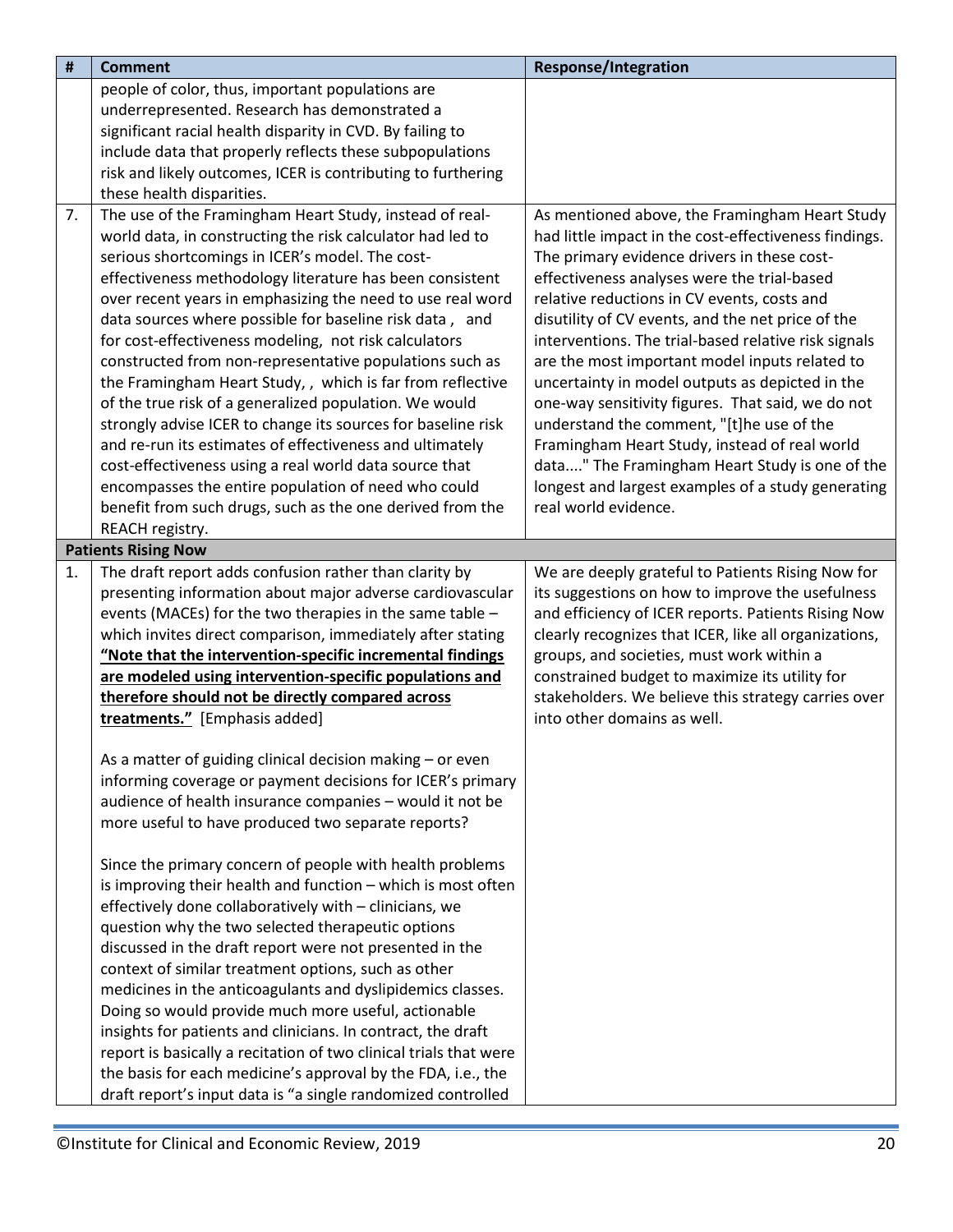| #  | <b>Comment</b>                                                                                                                                                                                                                                                                                                                                                                                                                                                                                                                        | <b>Response/Integration</b>                                                                             |
|----|---------------------------------------------------------------------------------------------------------------------------------------------------------------------------------------------------------------------------------------------------------------------------------------------------------------------------------------------------------------------------------------------------------------------------------------------------------------------------------------------------------------------------------------|---------------------------------------------------------------------------------------------------------|
|    | trial (RCT) of rivaroxaban and two references corresponded                                                                                                                                                                                                                                                                                                                                                                                                                                                                            |                                                                                                         |
|    | to a single RCT of icosapent ethyl." (COMPASS for                                                                                                                                                                                                                                                                                                                                                                                                                                                                                     |                                                                                                         |
|    | rivaroxaban and REDUCE-IT for icosapent ethyl).                                                                                                                                                                                                                                                                                                                                                                                                                                                                                       |                                                                                                         |
|    | We would be extremely surprised if any clinicians will gain<br>any insights from ICER's lengthy rehashing of those trial<br>results and conclusions, and believe that practicing<br>clinicians would be much, much more likely to gain<br>knowledge about the benefits and risks of these two<br>medicines from reliable sources such as peer reviewed<br>journal articles or conferences that reviewed current<br>standards of care or provided updates about treatment<br>options for cardiovascular diseases. Similarly, any payer |                                                                                                         |
|    | interested in developing coverage and payment policies for                                                                                                                                                                                                                                                                                                                                                                                                                                                                            |                                                                                                         |
|    | these treatment options would almost certainly want to<br>review the pivotal trial information themselves rather than                                                                                                                                                                                                                                                                                                                                                                                                                 |                                                                                                         |
|    | rely on ICER's review - so they could both analyze the                                                                                                                                                                                                                                                                                                                                                                                                                                                                                |                                                                                                         |
|    | results of those trials in the context of their own patient                                                                                                                                                                                                                                                                                                                                                                                                                                                                           |                                                                                                         |
|    | populations and for legal defense purposes should they be                                                                                                                                                                                                                                                                                                                                                                                                                                                                             |                                                                                                         |
|    | challenged about their coverage decisions or payment                                                                                                                                                                                                                                                                                                                                                                                                                                                                                  |                                                                                                         |
|    | policies, i.e., "We reviewed an ICER report" is much less                                                                                                                                                                                                                                                                                                                                                                                                                                                                             |                                                                                                         |
|    | defensible than "We reviewed the published literature and                                                                                                                                                                                                                                                                                                                                                                                                                                                                             |                                                                                                         |
| 2. | information from the FDA ourselves."<br>First, since we did not see any explanation of the rationale<br>for changing from a two-year period to a five-year period                                                                                                                                                                                                                                                                                                                                                                     | ICER recalculates the potential budget impact<br>threshold each calendar year, using the most           |
|    | for the average number of FDA approvals in ICER's Value                                                                                                                                                                                                                                                                                                                                                                                                                                                                               | recent inputs available. In the recalculation of                                                        |
|    | Framework Assessment webpage. Given that ICER's                                                                                                                                                                                                                                                                                                                                                                                                                                                                                       | ICER's potential budget impact threshold for                                                            |
|    | previous assertion that a two-year average was correct, we                                                                                                                                                                                                                                                                                                                                                                                                                                                                            | calendar year 2019, we extended the time period                                                         |
|    | would ask that ICER explain how ICER monitored, observed                                                                                                                                                                                                                                                                                                                                                                                                                                                                              | over which we average the annual number of                                                              |
|    | and analyzed "approval trends" to determine that a five-<br>year average is now appropriate.                                                                                                                                                                                                                                                                                                                                                                                                                                          | drugs approved by the FDA from two to five years<br>to reduce fluctuations in the threshold due to this |
|    |                                                                                                                                                                                                                                                                                                                                                                                                                                                                                                                                       | variable, as the number of approvals varies widely                                                      |
|    |                                                                                                                                                                                                                                                                                                                                                                                                                                                                                                                                       | from year to year.                                                                                      |
| 3. | Second, the response includes the statement that "health<br>system budgets are finite." While we agree that this is                                                                                                                                                                                                                                                                                                                                                                                                                   | Pointing out that health systems budgets are finite<br>in no way implies that they are fixed or pre-    |
|    | technically true in the same practical sense that the                                                                                                                                                                                                                                                                                                                                                                                                                                                                                 | determined. In fact, the next phrase in that                                                            |
|    | amount of water or gold on earth is finite, the implication is<br>that those budgets are somehow fixed or pre-determined.                                                                                                                                                                                                                                                                                                                                                                                                             | sentence explicitly mentions changes in budgets<br>(that "do not necessarily increase in line with the  |
|    | However, in the United States - as ICER surely understands                                                                                                                                                                                                                                                                                                                                                                                                                                                                            | annual number of approvals"). Even though                                                               |
|    | - the only health care financing budgets that are actually                                                                                                                                                                                                                                                                                                                                                                                                                                                                            | budgets are not fixed or pre-determined, that                                                           |
|    | pre-determined are those for a select few programs such as                                                                                                                                                                                                                                                                                                                                                                                                                                                                            | does not mean that we never have to worry about                                                         |
|    | the VA and DoD - and even for those, Congress can (and                                                                                                                                                                                                                                                                                                                                                                                                                                                                                | the rate of increase in budgets or their                                                                |
|    | has) provided additional funding when annual appropriated<br>amounts have been reached. In contrast, the entitlements                                                                                                                                                                                                                                                                                                                                                                                                                 | sustainability over time.                                                                               |
|    | of Medicare and Medicaid programs do not operate on                                                                                                                                                                                                                                                                                                                                                                                                                                                                                   |                                                                                                         |
|    | fixed budgets - as much as people would like to believe or                                                                                                                                                                                                                                                                                                                                                                                                                                                                            |                                                                                                         |
|    | proselytize that they do.                                                                                                                                                                                                                                                                                                                                                                                                                                                                                                             |                                                                                                         |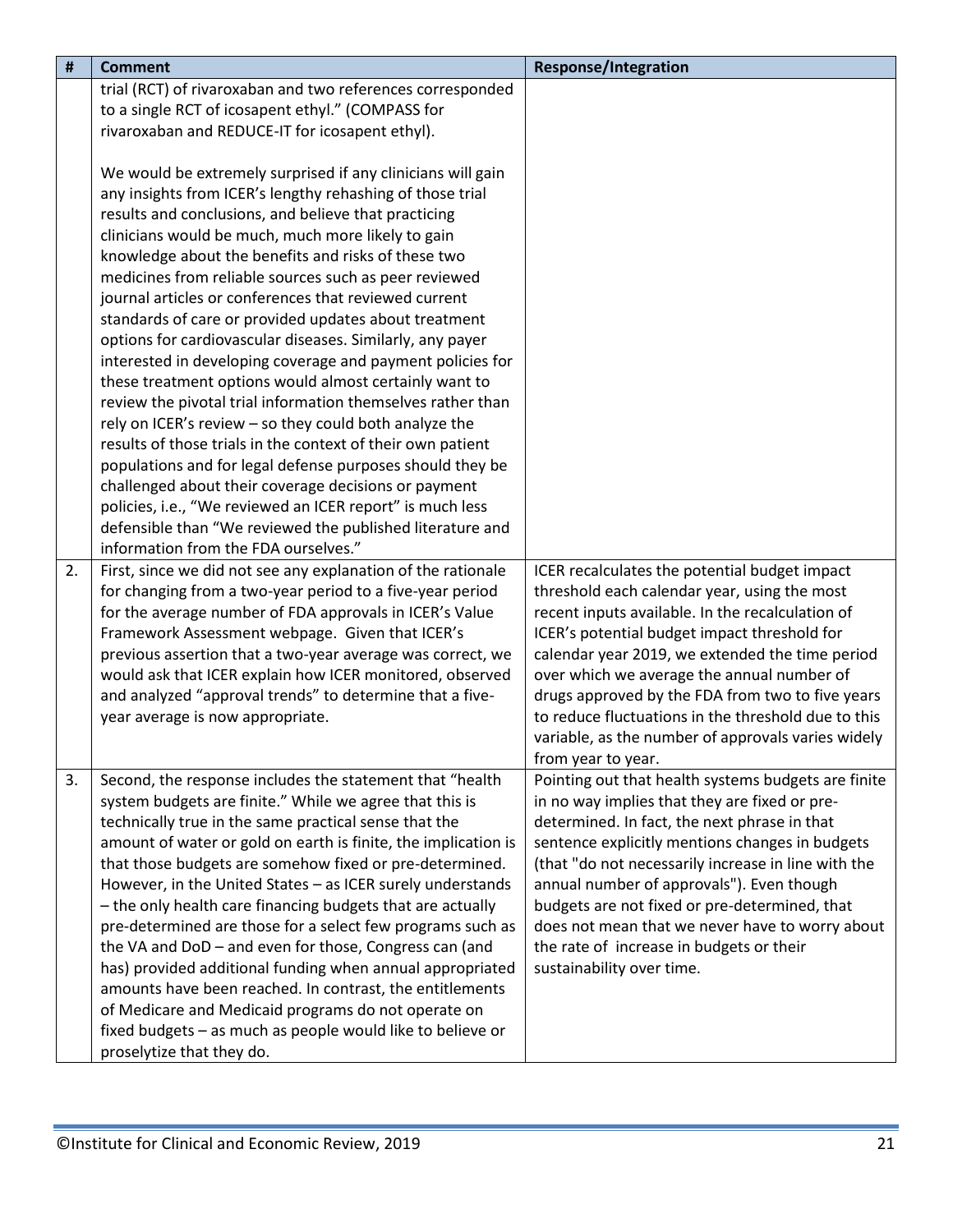| $\pmb{\sharp}$ | <b>Comment</b>                                                                                                   | <b>Response/Integration</b>                        |
|----------------|------------------------------------------------------------------------------------------------------------------|----------------------------------------------------|
| 4.             | ICER's use of language and word choices is an issue we                                                           | Thank you for your comment. We have revised        |
|                | have commented on previously, and there is a particular                                                          | the language to avoid any paternalistic overtones, |
|                | passage in the draft report we would like to draw attention                                                      | as this was certainly not our intent.              |
|                | to. On page 7 of the draft report, there is this phrasing:                                                       |                                                    |
|                | "The management of patients with CVD has commonly                                                                |                                                    |
|                | consisted of behavior modification" We understand that                                                           |                                                    |
|                | in clinical language "management of patients" is a common                                                        |                                                    |
|                | phrase, particularly in the context of "optimal medical                                                          |                                                    |
|                | management" - a term also used in the draft report.                                                              |                                                    |
|                | However, in the context of "behavior modification" - and                                                         |                                                    |
|                | some of the negative implications that such a phrase can                                                         |                                                    |
|                | have, we strongly suggest that pairing "management of                                                            |                                                    |
|                | patients" with "behavior modification" is implicitly - if not                                                    |                                                    |
|                | explicitly - extremely paternalistic and runs directly                                                           |                                                    |
|                | contrary to promoting shared decision making among                                                               |                                                    |
|                | patients and their care team. Considering the multi-                                                             |                                                    |
|                | dimensional needs of people (i.e., rather than "patients")                                                       |                                                    |
|                | with CVD, (including diet and exercise), that ICER                                                               |                                                    |
|                | reconsider its word and phrasing choices, and in the future                                                      |                                                    |
|                | pay much closer attention to its use of language. We are                                                         |                                                    |
|                | confident that ICER can accomplish this since on page 13 of                                                      |                                                    |
|                | the draft report there is this sentence which contains much                                                      |                                                    |
|                | better phraseology: "Other feedback included the need to                                                         |                                                    |
|                | tailor the physician-patient conversation to reflect the                                                         |                                                    |
|                | patient's specific situation-for example, a family history of                                                    |                                                    |
|                | CVD, management of comorbid conditions, or the benefits                                                          |                                                    |
|                | of lifestyle and behavioral changes in addition to medical                                                       |                                                    |
|                | management." We realize that within the echo-chamber of                                                          |                                                    |
|                | academic and payer health care economics such issues may                                                         |                                                    |
|                | easily be absorbed by the walls, but we hope this point will                                                     |                                                    |
|                | not fall on deaf ears.                                                                                           |                                                    |
| 5.             | In the assessment of coverage policies, why did ICER not                                                         | Thank you for this suggestion. We added            |
|                | review formularies from Medicare Part D plans? We think                                                          | discussion of a national Aetna Medicare plan to    |
|                | this would be particularly important since the two<br>medicines are both eligible for Medicare coverage, and are | the report.                                        |
|                | listed as examples in the CMS approved Medicare Model                                                            |                                                    |
|                | Formulary.                                                                                                       |                                                    |
| 6.             | On page iii of the draft report, there is reference to                                                           | Thank you for this comment. We have made this      |
|                | "Janssen Pharmaceutica." We believe this is a typo since                                                         | correction.                                        |
|                | that company is located in Belgium and is part of the                                                            |                                                    |
|                | Research and Development division of Johnson & Johnson.                                                          |                                                    |
|                | We believe you meant "Janssen Pharmaceuticals, Inc."                                                             |                                                    |
|                | which is the division of Johnson & Johnson that developed                                                        |                                                    |
|                | and currently produces rivaroxaban.                                                                              |                                                    |
| 7.             | The draft report includes the assertion, "the well-                                                              | We will add relevant citations to the report. Of   |
|                | established benefit-risk profile and generic availability of                                                     | course, a "well-established benefit-risk profile"  |
|                | PPIs." We found the assertion about the "well-established                                                        | does not preclude the possibility of long-term     |
|                | benefit-risk profile" strange, particularly since no                                                             | adverse effects if they are well-documented        |
|                | supporting evidence or citations were included. Please                                                           | (which they are). The most important citations are |